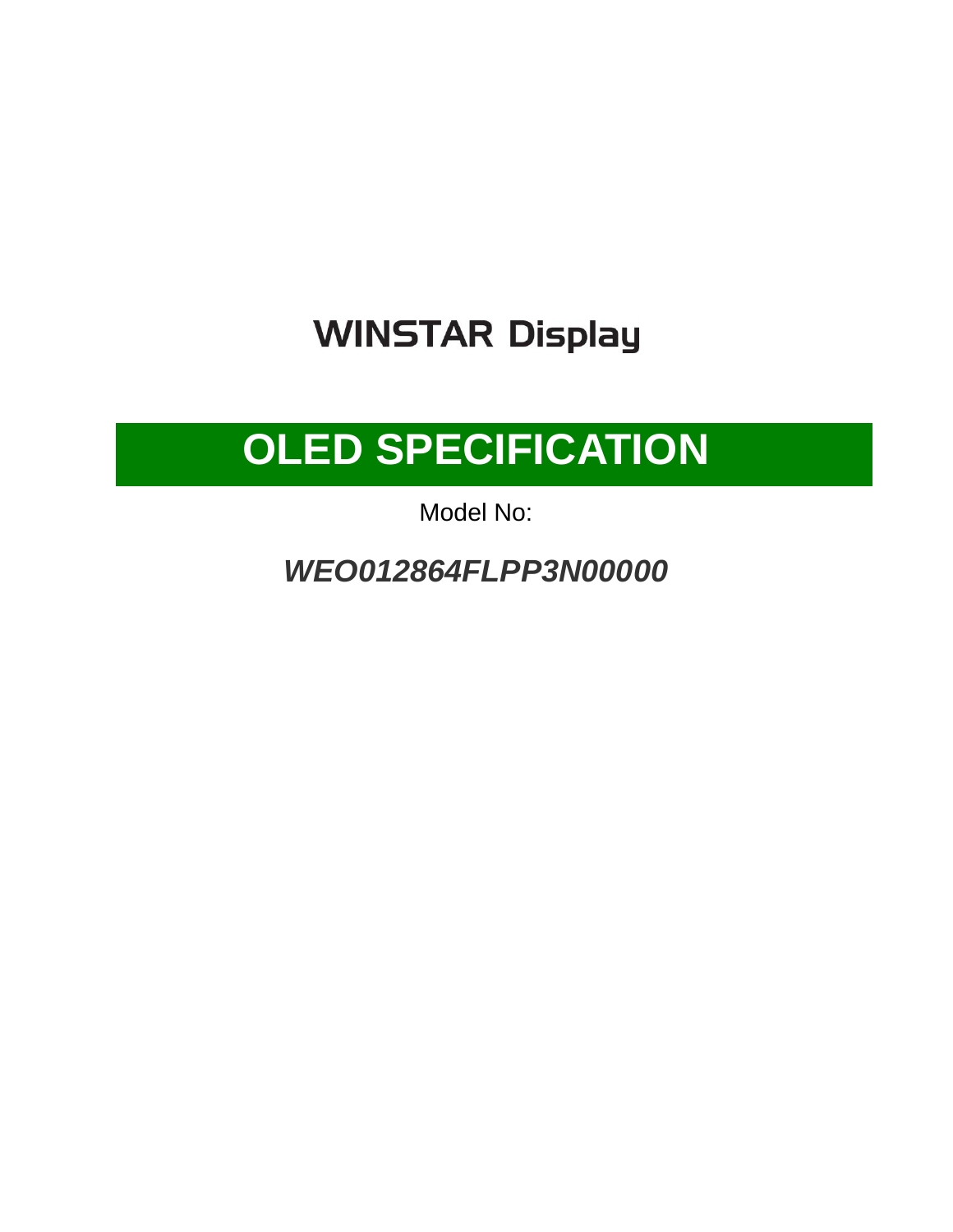SPECIFICATION Version: D

### **CUSTOMER :**

**MODULE NO. : WEO012864FLPP3N00000**

### APPROVED BY:

( FOR CUSTOMER USE ONLY )

| <b>SALES BY</b>      | <b>APPROVED BY</b> | <b>CHECKED BY</b> | <b>PREPARED BY</b> |
|----------------------|--------------------|-------------------|--------------------|
|                      |                    |                   |                    |
|                      |                    |                   |                    |
| <b>RELEASE DATE:</b> |                    |                   |                    |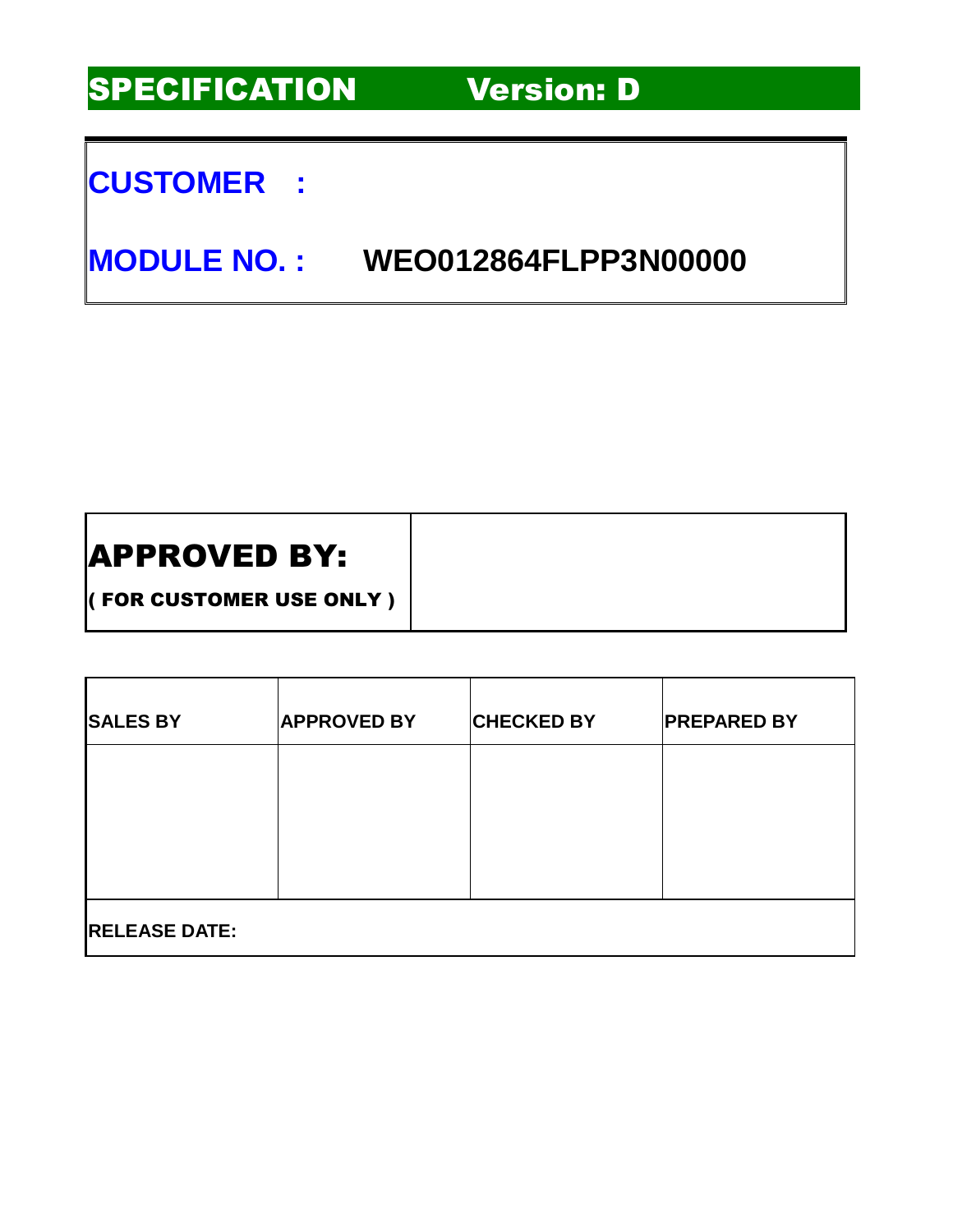# **MODLE NO**:

| <b>RECORDS OF REVISION</b> |            |                    | <b>DOC. FIRST ISSUE</b>                |
|----------------------------|------------|--------------------|----------------------------------------|
| <b>VERSION DATE</b>        |            | <b>PAGE</b><br>NO. | REVISED SUMMARY                        |
| 0                          | 2013/06/18 |                    | <b>First issue</b>                     |
| A                          | 2013/08/28 |                    | <b>Correct CIE</b>                     |
| B                          | 2013/11/04 |                    | Correct Block Diagram                  |
| C.                         | 2013/11/22 |                    | Add shade chip                         |
|                            | 2014/01/08 |                    | Add information of Module Life<br>Time |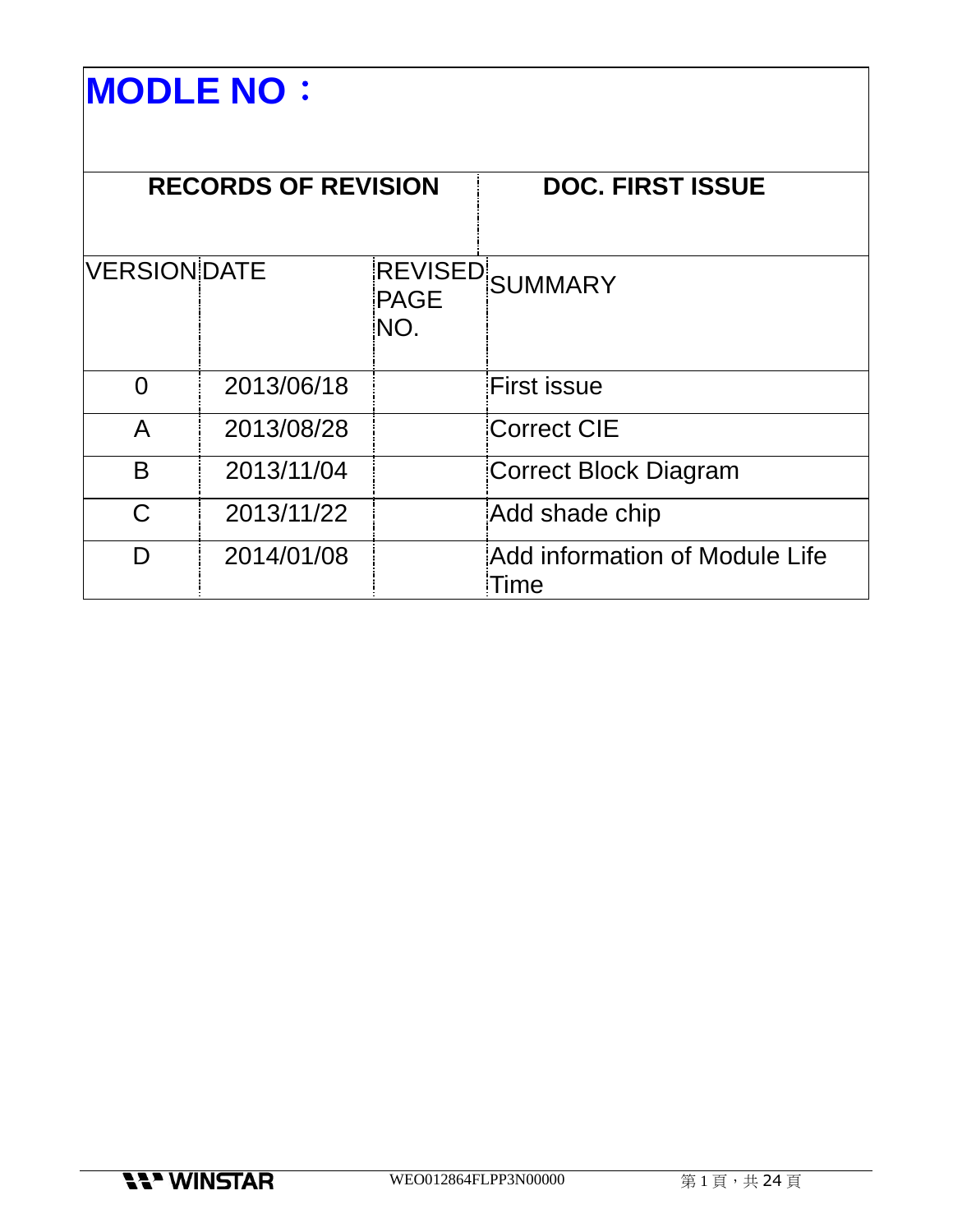# Contents

- 1.Module Classification Information
- 2.General Specification
- 3.Counter Drawing & Block Diagram
- 4.Interface Pin Function
- 5.Absolute Maximum Ratings
- 6.Electrical Characteristics
- 7.Optical Characteristics
- 8.OLED Lifetime
- 9.Reliability
- 10.Inspection specification
- 11.Precautions in use of OLED Modules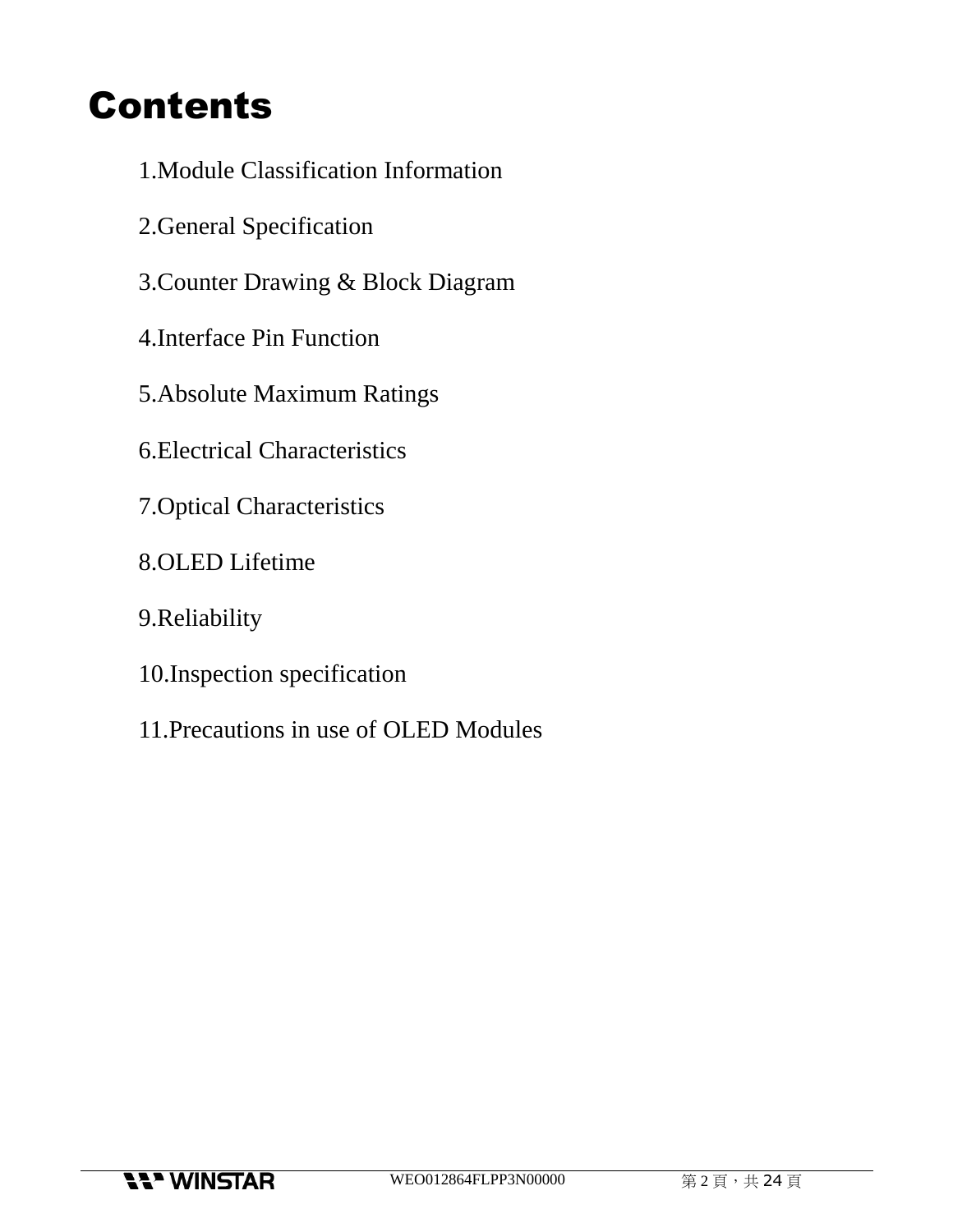## 1.Module Classification Information

|                |      | $\mathbf O$           | 012864 F                                                                                                                       |                                                                                                                  |  | P | P | 3                               | N | Û | O |  |
|----------------|------|-----------------------|--------------------------------------------------------------------------------------------------------------------------------|------------------------------------------------------------------------------------------------------------------|--|---|---|---------------------------------|---|---|---|--|
| O, 1           | O, 2 | O, 3                  | O, 4                                                                                                                           | $\circled{9}$<br>$\circledR$<br>O, 5<br>O, 6<br>O, 8<br>$\textcircled{\scriptsize{1}}$<br>$\circled{12}$<br>O, 7 |  |   |   | $\textcircled{\scriptsize{13}}$ |   |   |   |  |
| $\mathbf 1$    |      |                       | <b>Brand: WINSTAR DISPLAY CORPORATION</b>                                                                                      |                                                                                                                  |  |   |   |                                 |   |   |   |  |
| $\overline{2}$ |      | E:OLED                |                                                                                                                                |                                                                                                                  |  |   |   |                                 |   |   |   |  |
| 3              |      |                       | Display Type: H $\rightarrow$ Character Type, G $\rightarrow$ Graphic Type, X $\rightarrow$ Tab Type, O $\rightarrow$ Cog Type |                                                                                                                  |  |   |   |                                 |   |   |   |  |
| $\overline{4}$ |      | Dot Matrix: 128 * 64  |                                                                                                                                |                                                                                                                  |  |   |   |                                 |   |   |   |  |
| 5              |      | Serials code          |                                                                                                                                |                                                                                                                  |  |   |   |                                 |   |   |   |  |
|                |      |                       | $A:$ Amber                                                                                                                     |                                                                                                                  |  |   |   | R:RED                           |   |   |   |  |
| 6              |      | <b>Emitting Color</b> | B : Blue                                                                                                                       |                                                                                                                  |  |   |   | $C:$ Full color                 |   |   |   |  |
|                |      |                       | G: Green                                                                                                                       |                                                                                                                  |  |   |   | W: White                        |   |   |   |  |
|                |      |                       | Y: Yellow Green                                                                                                                |                                                                                                                  |  |   |   | L: Yellow                       |   |   |   |  |
| $\overline{7}$ |      | Polarizer             | P: With Polarizer; N: Without Polarizer                                                                                        |                                                                                                                  |  |   |   |                                 |   |   |   |  |
| 8              |      | Display Mode          | P: Passive Matrix; A: Active Matrix                                                                                            |                                                                                                                  |  |   |   |                                 |   |   |   |  |
| 9              |      | <b>Driver Voltage</b> | 3: 3.0 V; 5: 5.0V                                                                                                              |                                                                                                                  |  |   |   |                                 |   |   |   |  |
| 10             |      | <b>Touch Panel</b>    | N: Without touch panel; T: With touch panel                                                                                    |                                                                                                                  |  |   |   |                                 |   |   |   |  |
|                |      |                       | 0 : Standard type                                                                                                              |                                                                                                                  |  |   |   |                                 |   |   |   |  |
|                |      |                       | 1. Sunlight Readable type                                                                                                      |                                                                                                                  |  |   |   |                                 |   |   |   |  |
| 11             |      | Products type         | 2. Transparent OLED (TOLED)                                                                                                    |                                                                                                                  |  |   |   |                                 |   |   |   |  |
|                |      |                       |                                                                                                                                | 3. Flexible OLED                                                                                                 |  |   |   |                                 |   |   |   |  |
|                |      |                       | 4. OLED for Lighting                                                                                                           |                                                                                                                  |  |   |   |                                 |   |   |   |  |
|                |      |                       | product grades:                                                                                                                |                                                                                                                  |  |   |   |                                 |   |   |   |  |
|                |      |                       | 0 : Standard(A-level)                                                                                                          |                                                                                                                  |  |   |   |                                 |   |   |   |  |
| 12             |      |                       | $2: B$ -level                                                                                                                  |                                                                                                                  |  |   |   |                                 |   |   |   |  |
|                |      | Product grades        | 3 : C-level                                                                                                                    |                                                                                                                  |  |   |   |                                 |   |   |   |  |
|                |      |                       | 4 : high class(AA-level)                                                                                                       |                                                                                                                  |  |   |   |                                 |   |   |   |  |
|                |      |                       | 5 : Customer offerings                                                                                                         |                                                                                                                  |  |   |   |                                 |   |   |   |  |
| 13             |      | Serial No.            | Application serial number(00~ZZ)                                                                                               |                                                                                                                  |  |   |   |                                 |   |   |   |  |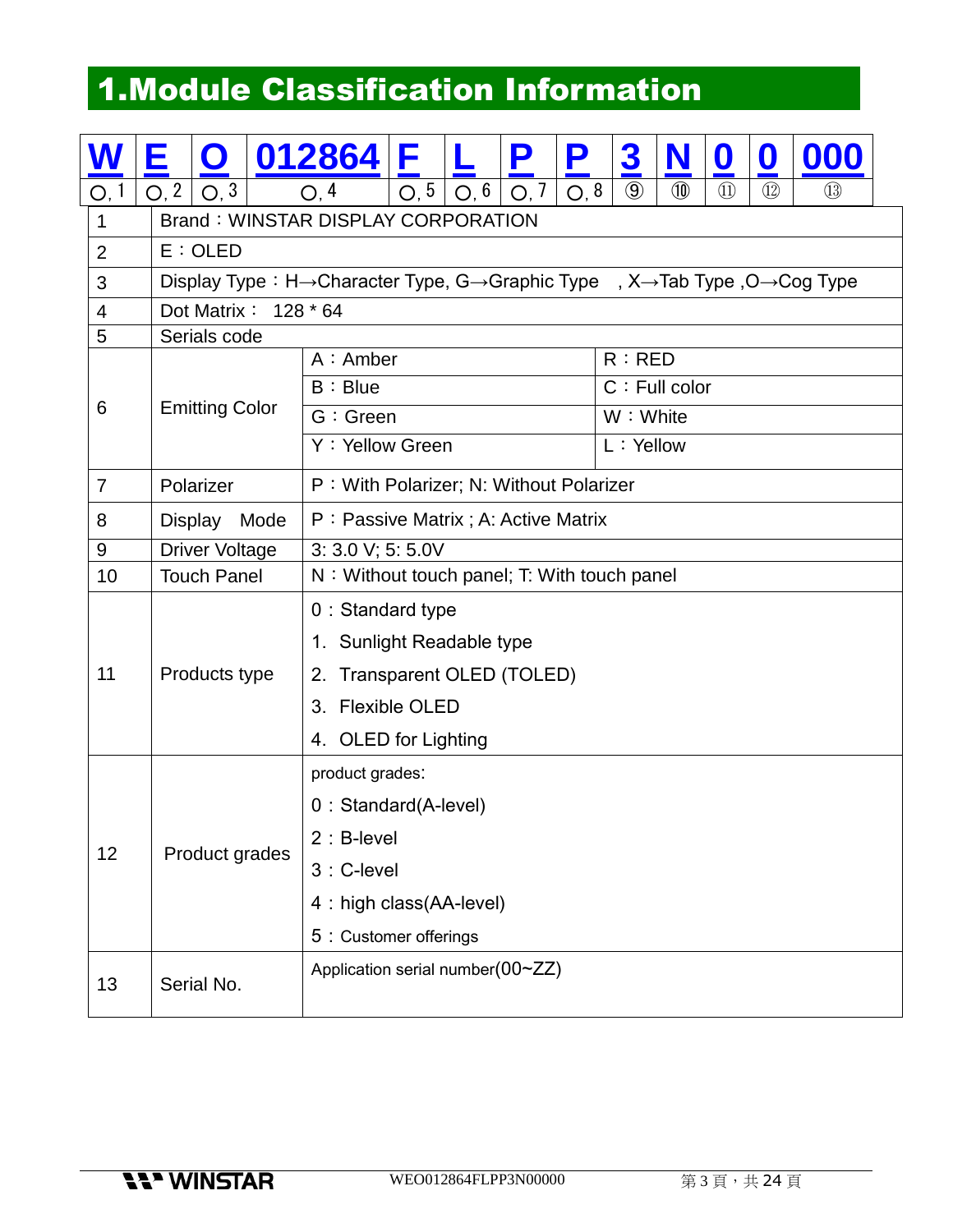## 2.General Specification

| <b>Item</b>          | <b>Dimension</b>                   | Unit |  |  |  |
|----------------------|------------------------------------|------|--|--|--|
| Number of Dots       | 128 x 64 Dots                      |      |  |  |  |
| Module dimension     | $41.8 \times 27.9 \times 1.8$ (mm) | mm   |  |  |  |
| <b>Active Area</b>   | $36.45 \times 18.21$ (mm)          | mm   |  |  |  |
| <b>Pixel Pitch</b>   | $0.285 \times 0.285$ (mm)          | mm   |  |  |  |
| <b>Pixel Size</b>    | $0.255 \times 0.255$ (mm)          | mm   |  |  |  |
| Display Mode         | <b>Passive Matrix</b>              |      |  |  |  |
| <b>Display Color</b> | Yellow                             |      |  |  |  |
| <b>Drive Duty</b>    | $1/64$ Duty                        |      |  |  |  |
| IC                   | SSD1325                            |      |  |  |  |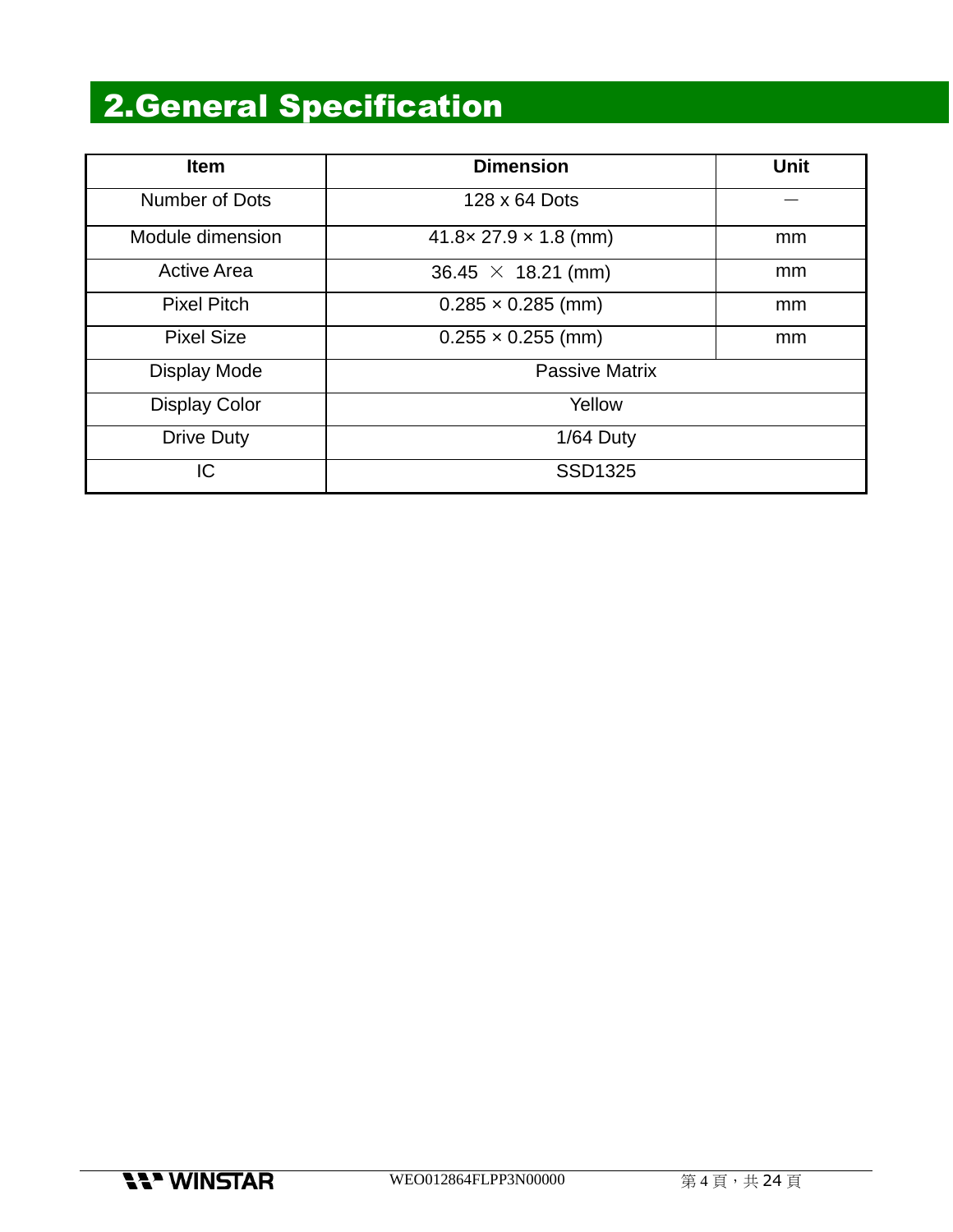# 3. Counter Drawing & Block Diagram

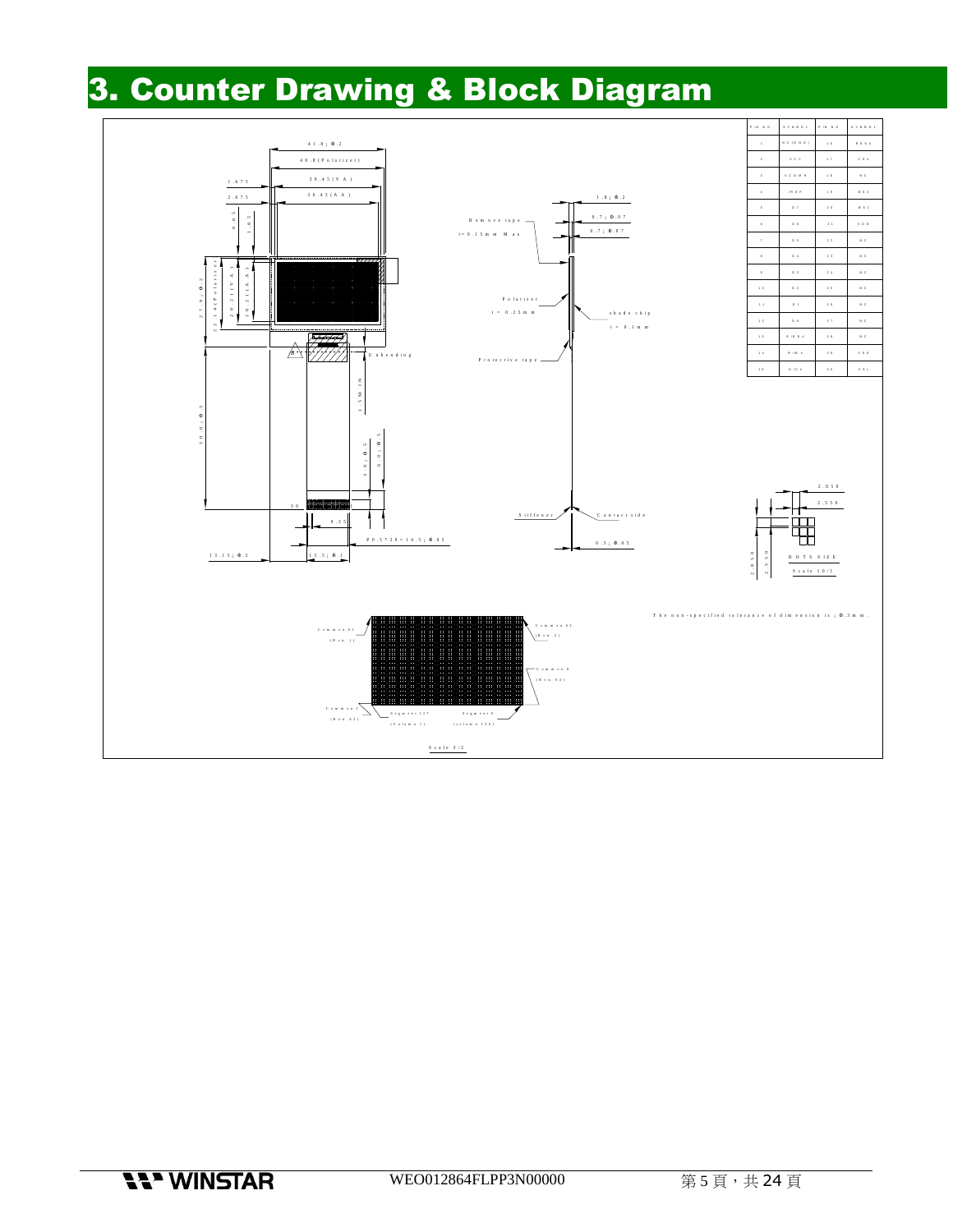

MCU Interface Selection: BS1 and BS2

Pins connected to MCU interface: CS#, RES#, D/C#, R/W#, E/RD#, and D0~D7

- C1, C3: 0.1  $\mu$  F
- C2, C6:  $4.7 \mu F$
- C4:  $10 \mu F$
- C5: 4.7  $\mu$  F / 25V Tantalum Capacitor
- R1:  $820k\Omega$ , R1 = (Voltage at IREF VSS) / IREF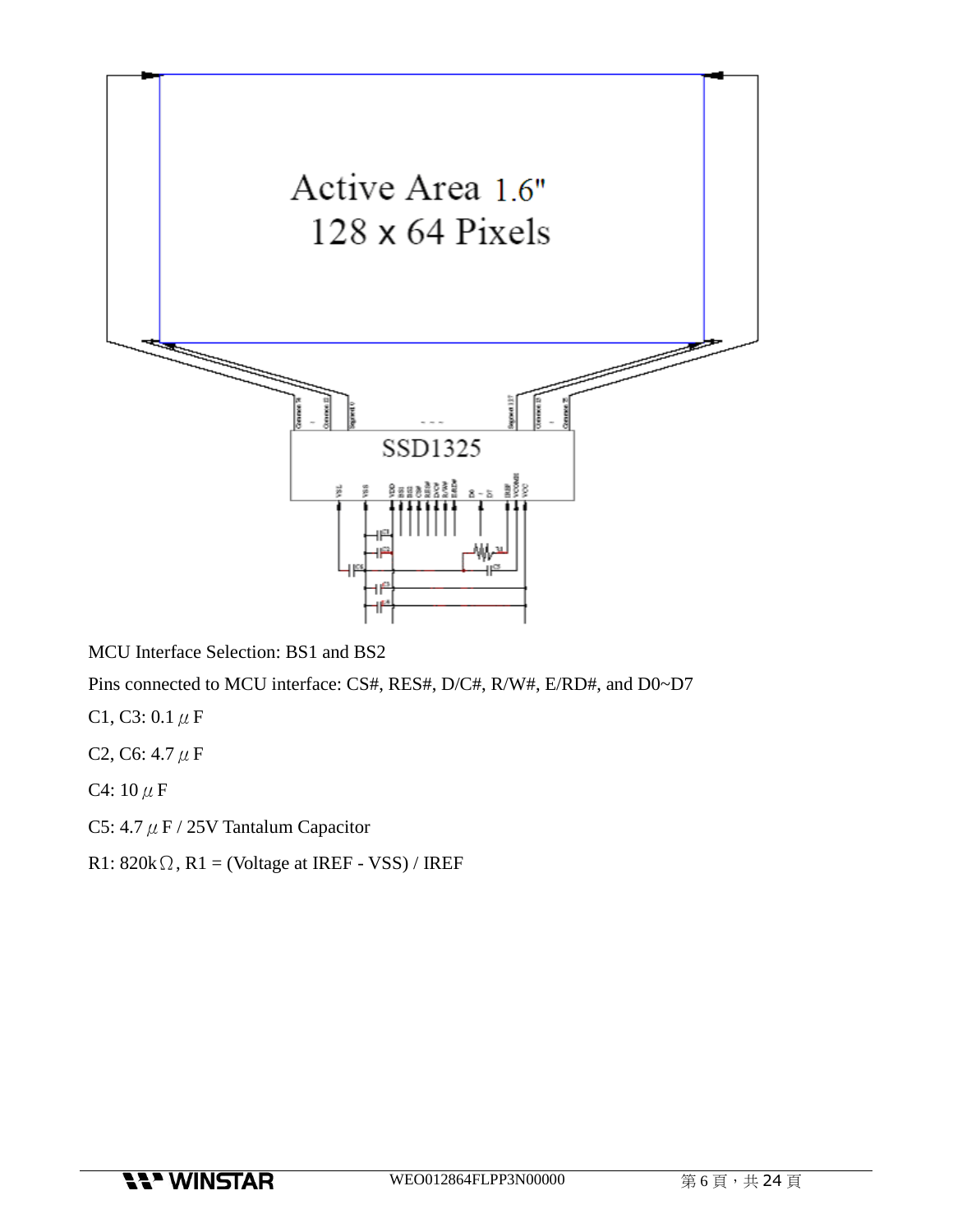# 4. Interface Pin Function

| Pin No. Symbol | Level        | <b>Description</b>                                               |
|----------------|--------------|------------------------------------------------------------------|
| NC(GND)        |              | No Connection                                                    |
|                |              | This is the most positive voltage supply pin of the chip. It can |
| <b>VCC</b>     |              | be supplied externally or generated internally by using          |
|                |              | internal DC-DC voltage converter.                                |
|                |              | This pin is the input pin for the voltage output high level for  |
|                |              | COM signals. It can be supplied externally or internally.        |
|                |              | When VCOMH is generated internally, a capacitor should be        |
|                |              | connected between this pin and VSS.                              |
|                |              | This pin is segment current reference pin. A resistor should     |
| <b>IREF</b>    |              | be connected between this pin and VSS. Set the current at        |
|                |              | 10uA.                                                            |
| D7             |              |                                                                  |
| D <sub>6</sub> |              |                                                                  |
| D <sub>5</sub> |              | These pins are 8-bit bi-directional data bus to be connected     |
| D <sub>4</sub> |              | to the microprocessor's data bus. When serial mode is            |
| D <sub>3</sub> |              | selected, D1 will be the serial data input SDIN and D0 will be   |
| D <sub>2</sub> |              | the serial clock input SCLK.                                     |
| D <sub>1</sub> |              |                                                                  |
| D <sub>0</sub> |              |                                                                  |
|                |              | This pin is MCU interface input. When interfacing to a           |
|                |              | 6800-series microprocessor, this pin will be used as the         |
|                |              | Enable (E) signal. Read/write operation is initiated when this   |
| E/RD#          |              | pin is pulled high and the CS# is pulled low. When connecting    |
|                |              | to an 8080-microprocessor, this pin receives the Read (RD#)      |
|                |              | signal. Data read operation is initiated when this pin is pulled |
|                |              | low and CS# is pulled low.                                       |
|                | <b>VCOMH</b> |                                                                  |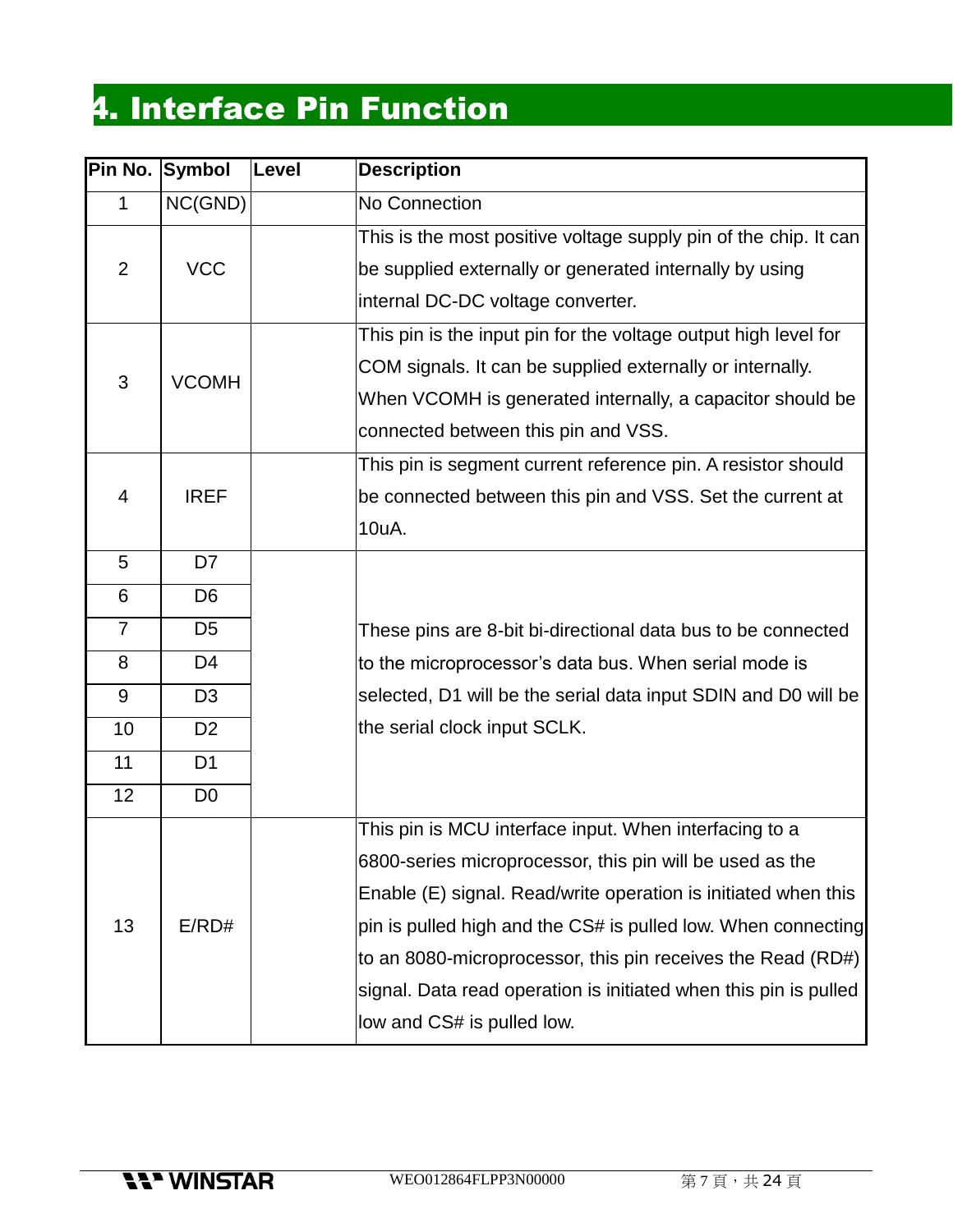|    |                 |                                                              | This pin is MCU interface input. When interfacing to a |                |                |                                                                     |  |
|----|-----------------|--------------------------------------------------------------|--------------------------------------------------------|----------------|----------------|---------------------------------------------------------------------|--|
|    |                 |                                                              | 6800-series microprocessor, this pin will be used as   |                |                |                                                                     |  |
|    |                 |                                                              |                                                        |                |                | Read/Write (R/W#) selection input. Pull this pin to "High" for      |  |
| 14 | R/W#            | read mode and pull it to "LOW" for write mode. When 8080     |                                                        |                |                |                                                                     |  |
|    |                 | interface mode is selected, this pin will be the Write (WR#) |                                                        |                |                |                                                                     |  |
|    |                 |                                                              |                                                        |                |                | input. Data write operation is initiated when this pin is pulled    |  |
|    |                 |                                                              | low and the CS# is pulled low.                         |                |                |                                                                     |  |
|    |                 |                                                              |                                                        |                |                | This pin is Data/Command control pin. When the pin is pulled        |  |
|    |                 |                                                              |                                                        |                |                | high, the input at D7-D0 is treated as display data. When the       |  |
| 15 | D/C#            |                                                              |                                                        |                |                | pin is pulled low, the input at D7-D0 will be transferred to the    |  |
|    |                 |                                                              |                                                        |                |                | command register. For detail relationship to MCU interface          |  |
|    |                 |                                                              |                                                        |                |                | signals, please refer to the Timing Characteristics Diagrams.       |  |
|    |                 |                                                              |                                                        |                |                | This pin is reset signal input. When the pin is low, initialization |  |
| 16 | RES#            |                                                              | of the chip is executed.                               |                |                |                                                                     |  |
|    |                 |                                                              |                                                        |                |                | This pin is the chip select input. The chip is enabled for MCU      |  |
| 17 | CS#             | communication only when CS# is pulled low.                   |                                                        |                |                |                                                                     |  |
| 18 | <b>NC</b>       | No Connection                                                |                                                        |                |                |                                                                     |  |
|    |                 |                                                              | These pins are MCU interface selection input. See the  |                |                |                                                                     |  |
| 19 | BS <sub>2</sub> | following table:                                             |                                                        |                |                |                                                                     |  |
|    |                 |                                                              | <b>MCU</b> interface setting                           |                |                |                                                                     |  |
|    |                 |                                                              | 6800-parallel                                          | 8080-parallel  | Serial         |                                                                     |  |
|    |                 | B <sub>S0</sub>                                              | interface<br>0                                         | interface<br>0 | interface<br>0 |                                                                     |  |
| 20 | BS <sub>1</sub> | <b>BS1</b>                                                   | 0                                                      | 1              | 0              |                                                                     |  |
|    |                 | <b>BS2</b>                                                   | 1                                                      | 1.             | 0              |                                                                     |  |
|    |                 |                                                              |                                                        |                |                | This is a voltage supply pin. It must be connected to external      |  |
| 21 | <b>VDD</b>      | source.                                                      |                                                        |                |                |                                                                     |  |
| 22 | <b>NC</b>       | No Connection                                                |                                                        |                |                |                                                                     |  |
| 23 | <b>NC</b>       | No Connection                                                |                                                        |                |                |                                                                     |  |
|    | <b>NC</b>       |                                                              |                                                        |                |                |                                                                     |  |
| 24 |                 | No Connection                                                |                                                        |                |                |                                                                     |  |
| 25 | <b>NC</b>       | No Connection                                                |                                                        |                |                |                                                                     |  |
| 26 | <b>NC</b>       | No Connection                                                |                                                        |                |                |                                                                     |  |
| 27 | NC              | No Connection                                                |                                                        |                |                |                                                                     |  |
| 28 | <b>NC</b>       | No Connection                                                |                                                        |                |                |                                                                     |  |

**11" WINSTAR**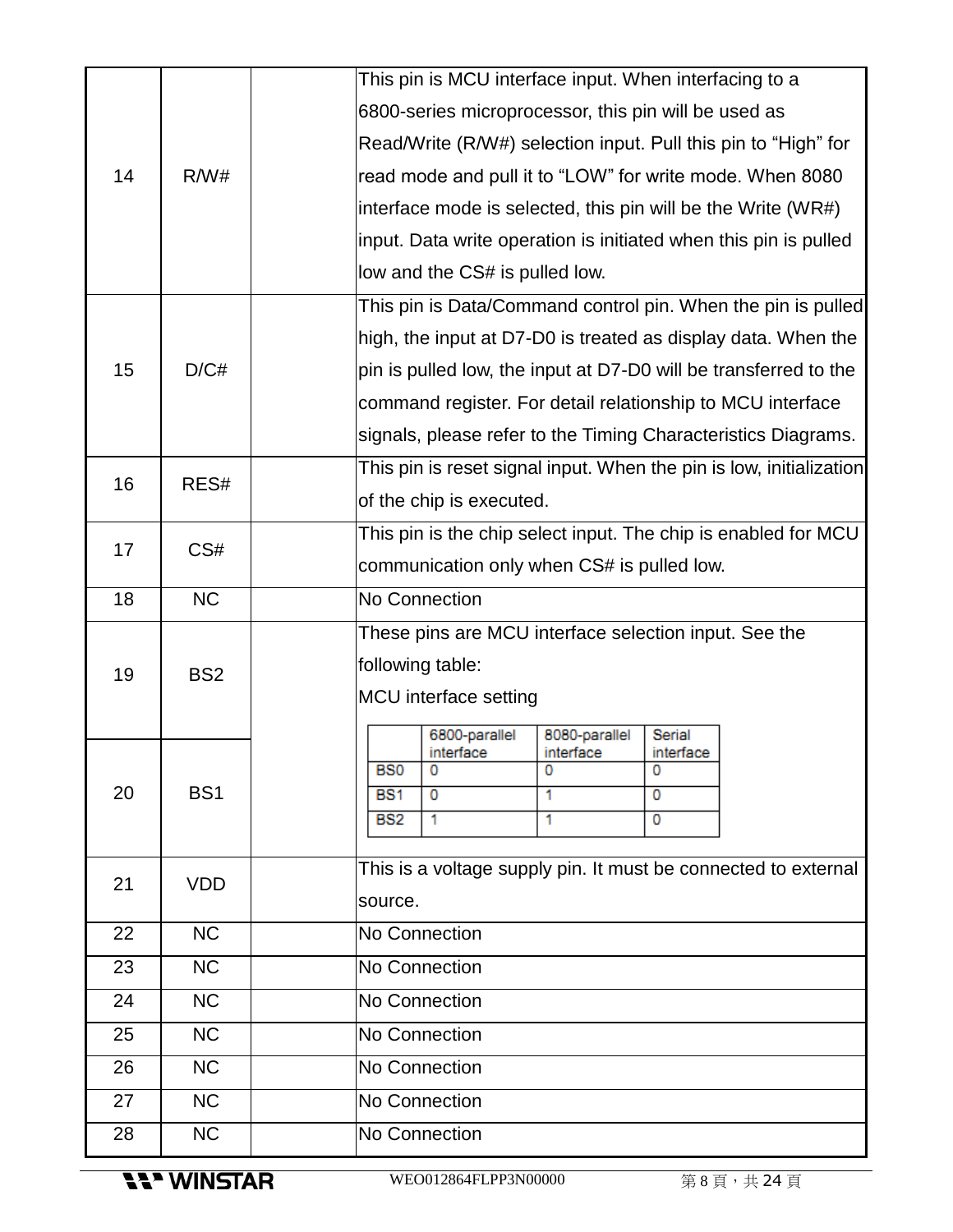|            | This is a ground pin. It also acts as a reference for the logic |
|------------|-----------------------------------------------------------------|
| <b>VSS</b> | pins and the OLED driving voltages. It must be connected to     |
|            | external ground.                                                |
|            | This pin is the output pin for the voltage output low level for |
| VSL        | SEG signals. A capacitor should be connected between this       |
|            | pin and VSS                                                     |
|            |                                                                 |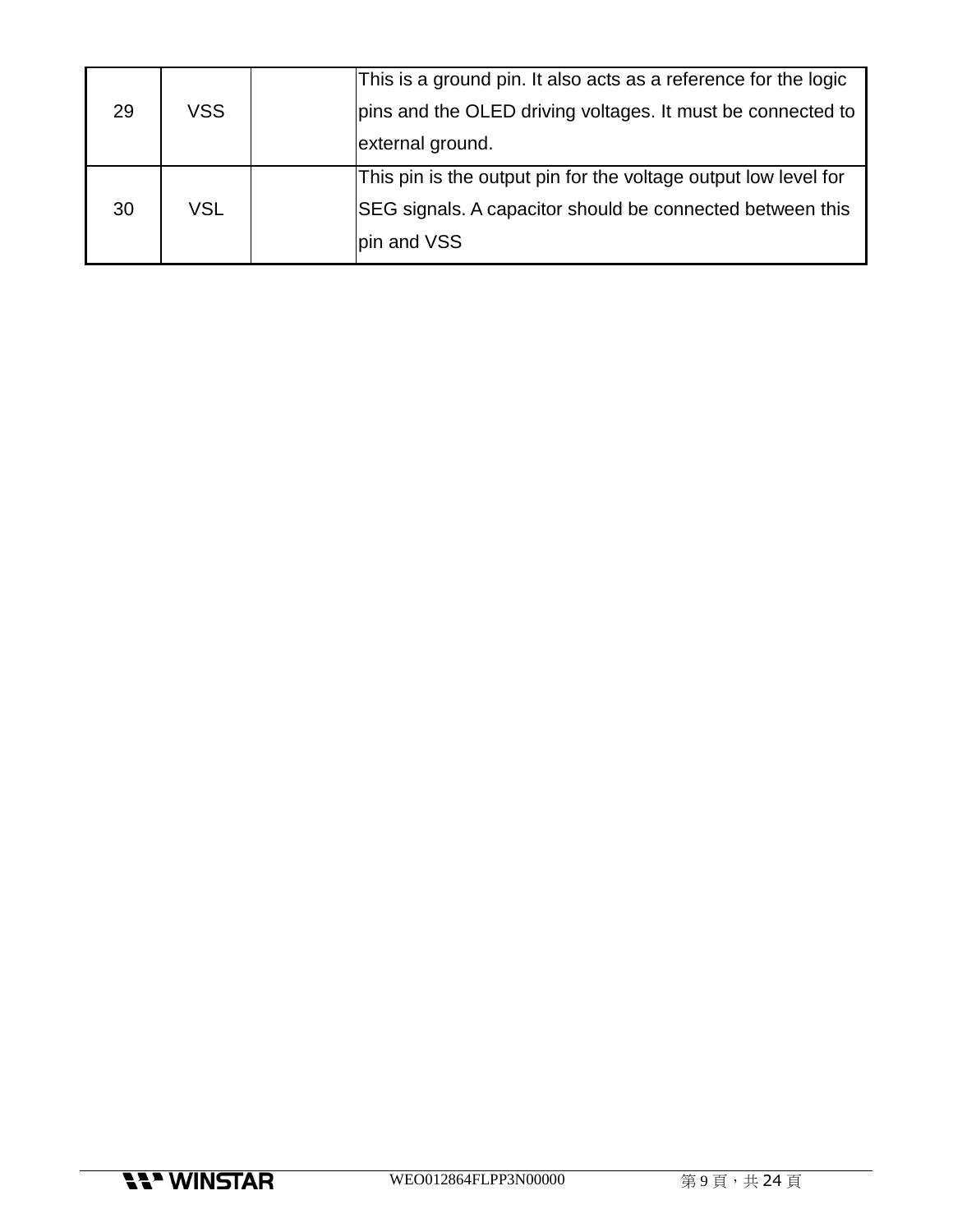### 5.Absolute Maximum Ratings

| <b>Parameter</b>             | <b>Symbol</b> | Min    | <b>Max</b> | Unit            | <b>Notes</b> |
|------------------------------|---------------|--------|------------|-----------------|--------------|
| Supply Voltage for Logic     | VDD           | $-0.3$ | 4          |                 | 1, 2         |
| Supply Voltage for Display   | <b>VCC</b>    | 0      | 15         |                 | 1, 2         |
| <b>Operating Temperature</b> | <b>TOP</b>    | $-40$  | $+80$      | $\rm ^{\circ}C$ |              |
| Storage Temperature          | <b>TSTG</b>   | $-40$  | $+80$      | $\rm ^{\circ}C$ |              |

Note 1: All the above voltages are on the basis of "VSS = 0V".

Note 2: When this module is used beyond the above absolute maximum ratings, permanent breakage of the module may occur. Also, for normal operations, it is desirable to use this module under the conditions according to Section 6 ''Electrical Characteristics''. If this module is used beyond these conditions, malfunctioning of the module can occur and the reliability of the module may deteriorate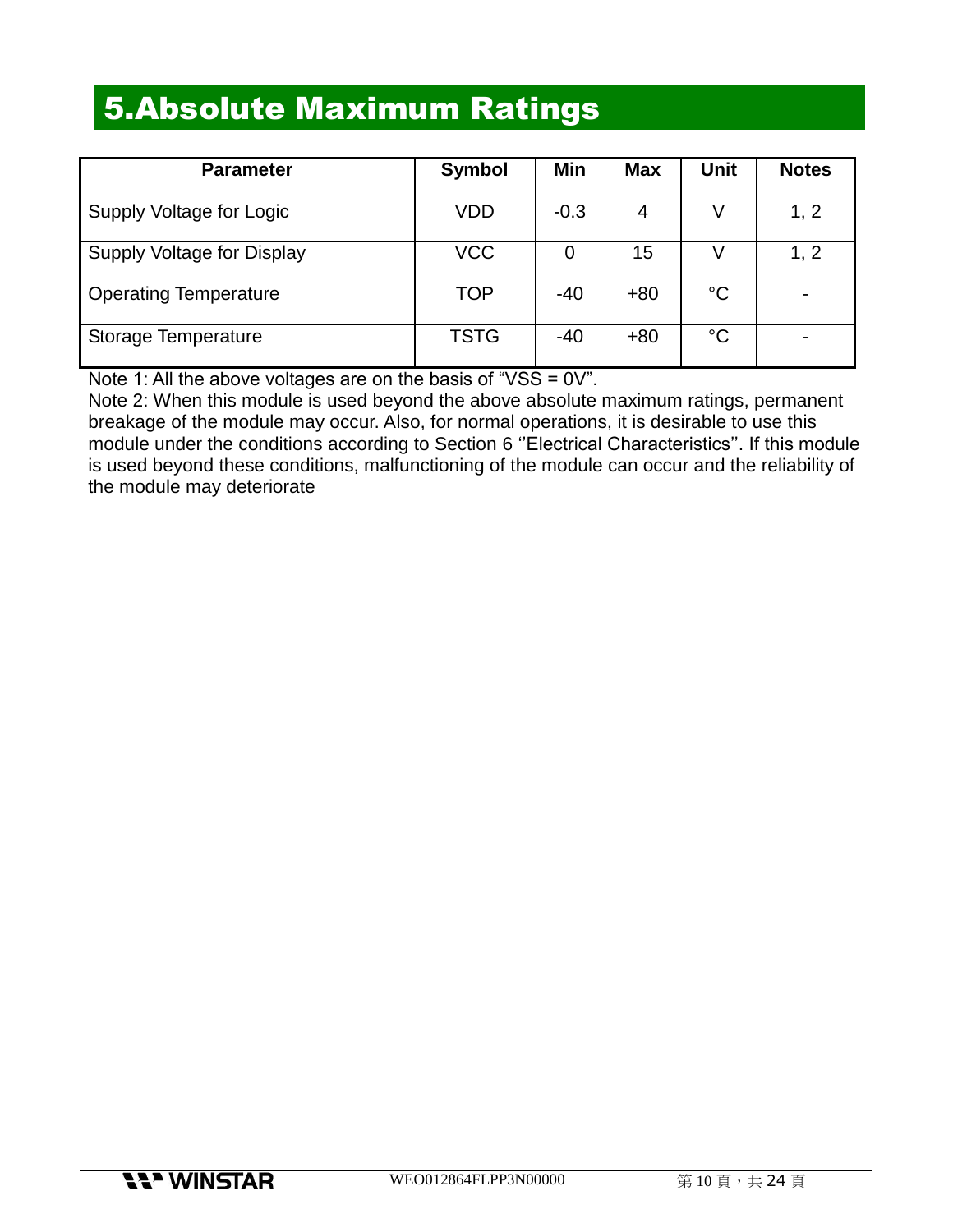## 6.Electrical Characteristics

| <b>Item</b>              | <b>Symbol</b>  | <b>Condition</b> | Min        | <b>Typ</b> | <b>Max</b>  | Unit   |
|--------------------------|----------------|------------------|------------|------------|-------------|--------|
| Supply Voltage For Logic | <b>VDD-VSS</b> |                  | 3.0        | 3.3        | 3.5         | V      |
| Input High Volt.         | <b>VIH</b>     |                  | $0.9$ VDD  |            | <b>VDD</b>  | IV     |
| Input Low Volt.          | <b>VIL</b>     |                  | <b>GND</b> |            | $0.1$ VDD V |        |
| Output High Volt.        | <b>VOH</b>     |                  | $0.8$ VDD  |            | <b>VDD</b>  | $\vee$ |
| Output Low Volt.         | <b>VOL</b>     |                  | <b>GND</b> |            | $0.2$ VDD V |        |
| <b>Supply Current</b>    | <b>IDD</b>     | $VDD=3.3V$       | 65         | 70         | 75          | lmA    |
| CIEx(Yellow)             |                | x,y(CIE1931)     | 0.45       | 0.47       | 0.49        |        |
| CIEy(Yellow)             |                | x,y(CIE1931)     | 0.48       | 0.50       | 0.52        |        |



**11" WINSTAR**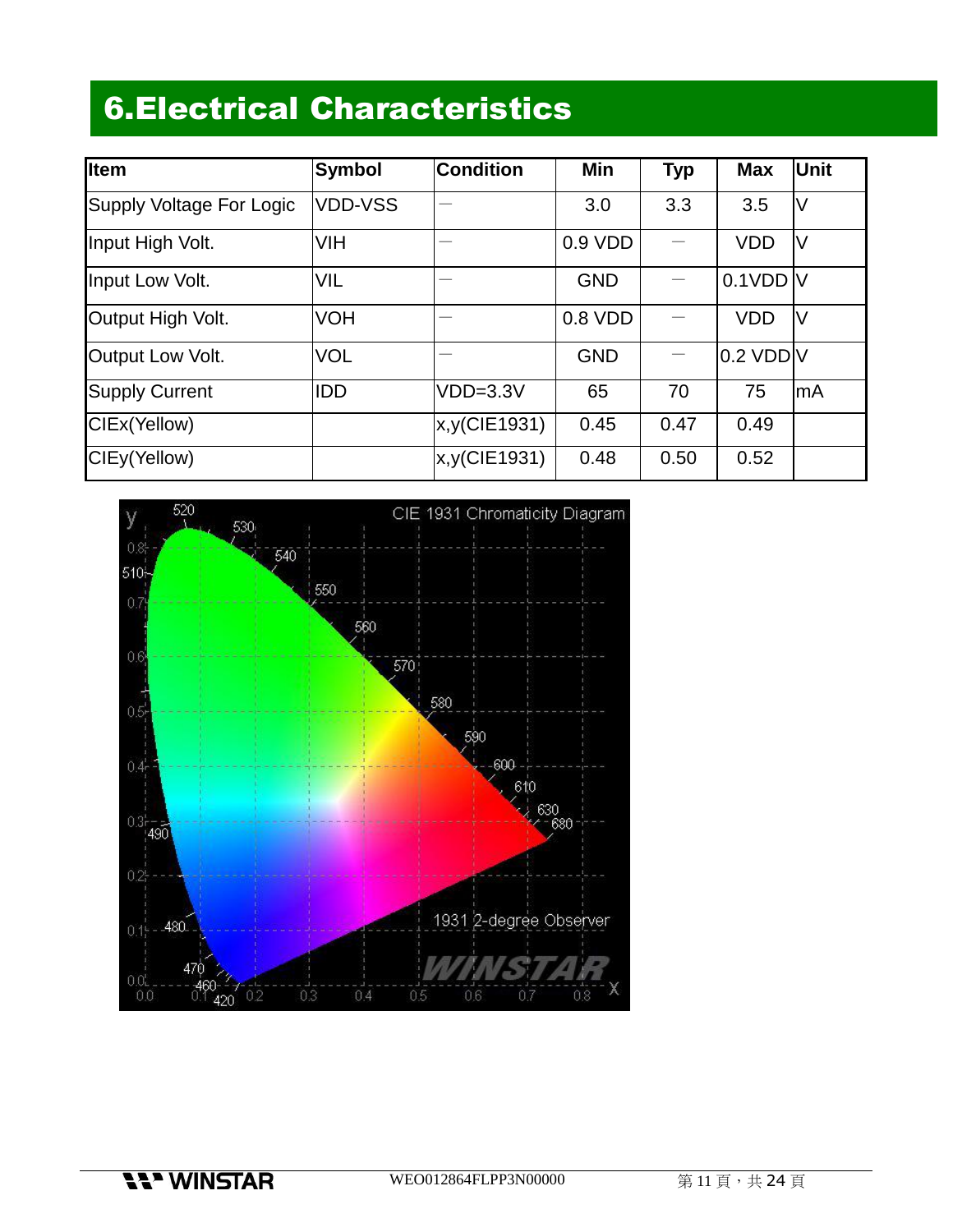## 7.Optical Characteristics

| <b>Item</b>                   | Symbol                     | <b>Condition</b> | <b>Min</b> | <b>Typ</b> | <b>Max</b> | <b>Unit</b> |
|-------------------------------|----------------------------|------------------|------------|------------|------------|-------------|
|                               | $\ket{(\mathsf{V})\theta}$ |                  | 160        |            |            | deg         |
| <b>View Angle</b>             | $\phi(H)$                  |                  | 160        |            |            | deg         |
| <b>IContrast Ratio</b>        | <b>CR</b>                  | <b>Dark</b>      | 2000:1     |            |            |             |
|                               | T rise                     |                  |            | 10         |            | μs          |
| <b>Response Time</b>          | T fall                     |                  |            | 10         |            | Ιμs         |
| Supply Voltage For Logic 3.3V |                            | With polarizer   | 90         | 110        |            | nits        |
| 50% Check Board Brightness    |                            | 231mW(3*70mA)    |            |            |            | Note1       |

Notes: 1.When random texts pattern is running , averagely , at any instance , about 1/2 of pixels will be on.

2. You can to use the display off mode to make long life.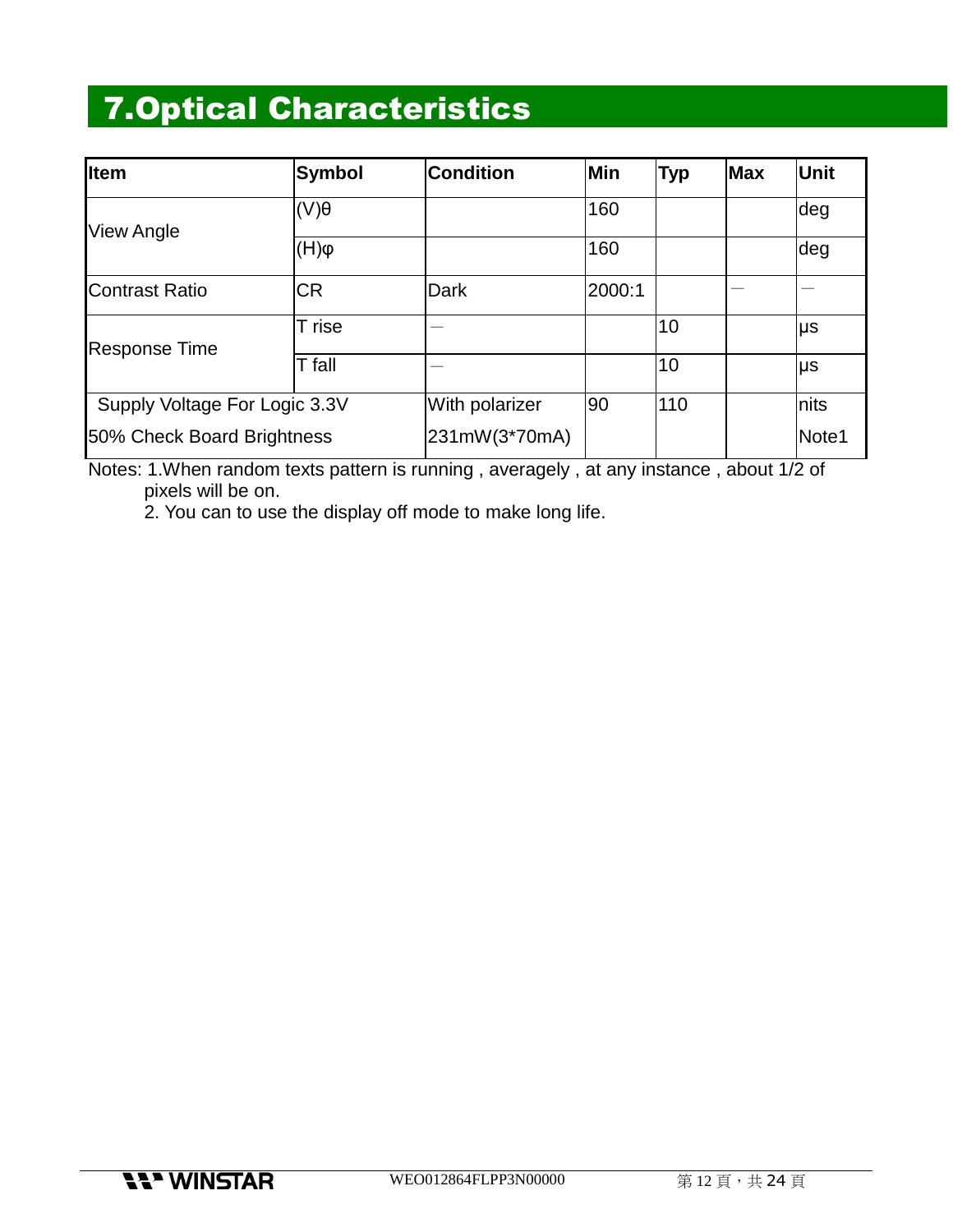### 8.OLED Lifetime

| <b>ITEM</b>            | Conditions                                                          | Min        | Typ         | Remark      |
|------------------------|---------------------------------------------------------------------|------------|-------------|-------------|
| Operating<br>Life Time | Ta=25 $°C$<br>/ Initial 50% check board<br>brightness Typical Value | 80,000 Hrs | 100,000 Hrs | <b>Note</b> |

Notes:

- 1. Life time is defined the amount of time when the luminance has decayed to <50% of the initial value.
- 2. This analysis method uses life data obtained under accelerated conditions to extrapolate an estimated probability density function (*pdf*) for the product under normal use conditions.
- 3. Screen saving mode will extend OLED lifetime.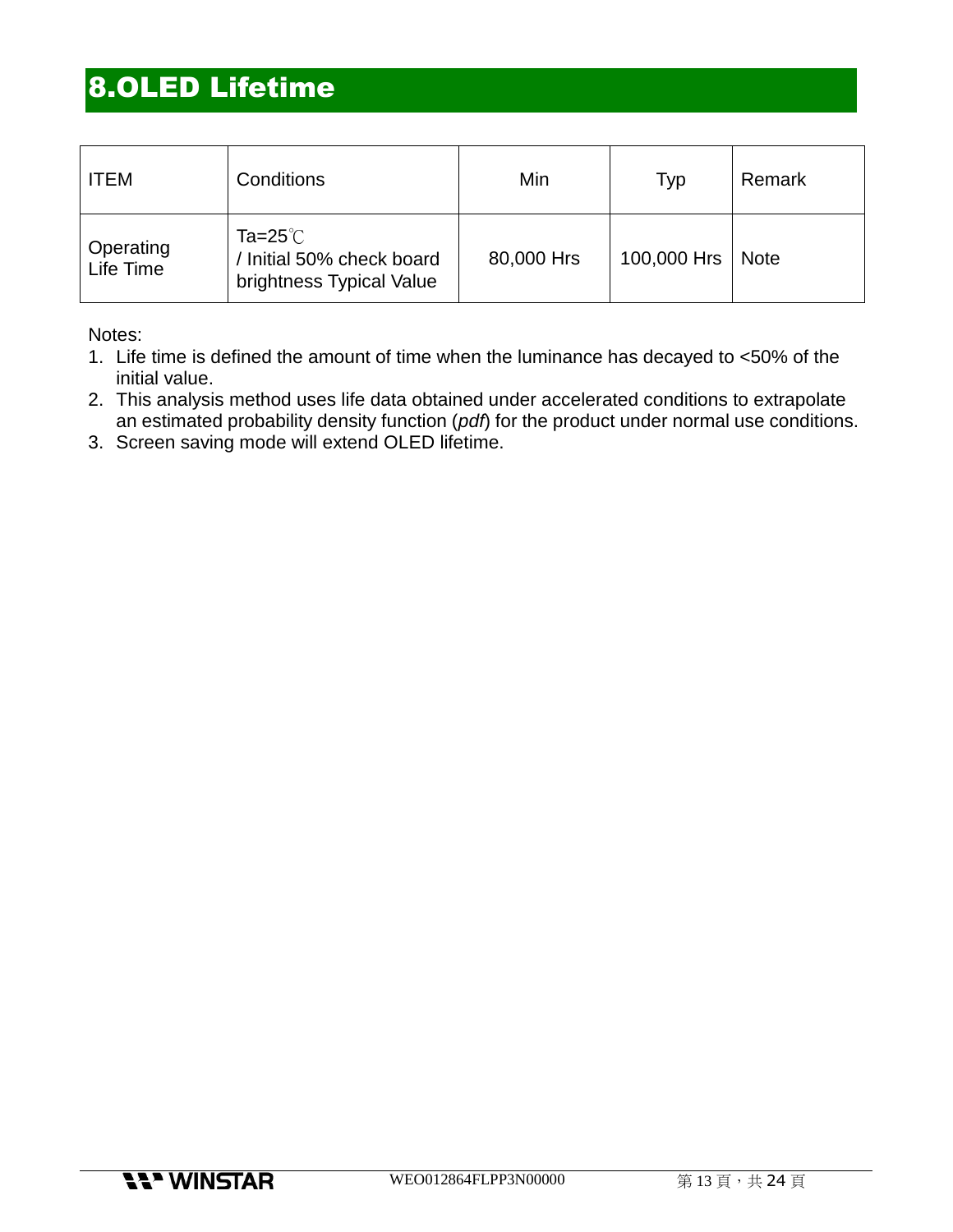# 9.Reliability

### **Content of Reliability Test**

|                                                    | <b>Environmental Test</b>                                                                                                                                  |                                                            |                                      |  |  |  |  |  |
|----------------------------------------------------|------------------------------------------------------------------------------------------------------------------------------------------------------------|------------------------------------------------------------|--------------------------------------|--|--|--|--|--|
| Test Item                                          | <b>Content of Test</b>                                                                                                                                     | <b>Test Condition</b>                                      | <b>Applicable</b><br><b>Standard</b> |  |  |  |  |  |
| High<br>Temperature<br>storage                     | Endurance test applying the high<br>storage temperature for a long time.                                                                                   | 80°C<br>240hrs                                             |                                      |  |  |  |  |  |
| High<br>Temperature<br>Operation                   | Endurance test applying the electric<br>stress (Voltage & Current) and the<br>thermal stress to the element for a long<br>time.                            | 80°C<br>240hrs                                             |                                      |  |  |  |  |  |
| Low<br>Temperature<br>Operation                    | Endurance test applying the electric<br>stress under low temperature for a long<br>time.                                                                   | -40°C<br>240hrs                                            |                                      |  |  |  |  |  |
| <b>High</b><br>Temperature/<br>Humidity<br>Storage | Endurance test applying the high<br>temperature and high humidity storage<br>for a long time.                                                              | 60°C,90%RH<br>240hrs                                       |                                      |  |  |  |  |  |
| Temperature<br>Cycle                               | Endurance test applying the low and<br>high temperature cycle.<br>$-40^{\circ}$ C<br>$25^{\circ}$ C<br>$80^{\circ}$ C<br>30min<br>5min<br>30min<br>1 cycle | -40°0/80°C<br>100 cycles                                   |                                      |  |  |  |  |  |
| <b>Mechanical Test</b>                             |                                                                                                                                                            |                                                            |                                      |  |  |  |  |  |
| <b>Vibration test</b>                              | Endurance test applying the vibration<br>during transportation and using.                                                                                  | 10~22Hz→1.5mmp-p<br>22~500Hz→1.5G<br>Total 0.5hr           |                                      |  |  |  |  |  |
| Shock test                                         | Constructional and mechanical<br>endurance test applying the shock<br>during transportation.                                                               | 50G Half sin<br>wave 11 ms<br>3 times of each<br>direction |                                      |  |  |  |  |  |
| Atmospheric<br>pressure test                       | Endurance test applying the<br>atmospheric pressure during<br>transportation by air.                                                                       | 115mbar<br>40hrs                                           |                                      |  |  |  |  |  |
| Others                                             |                                                                                                                                                            |                                                            |                                      |  |  |  |  |  |
| Static<br>electricity test                         | Endurance test applying the electric<br>stress to the terminal.                                                                                            | VS=800V,RS=1.5kΩ<br>$CS = 100pF$<br>1 time                 |                                      |  |  |  |  |  |

\*\*\* Supply voltage for OLED system =Operating voltage at 25℃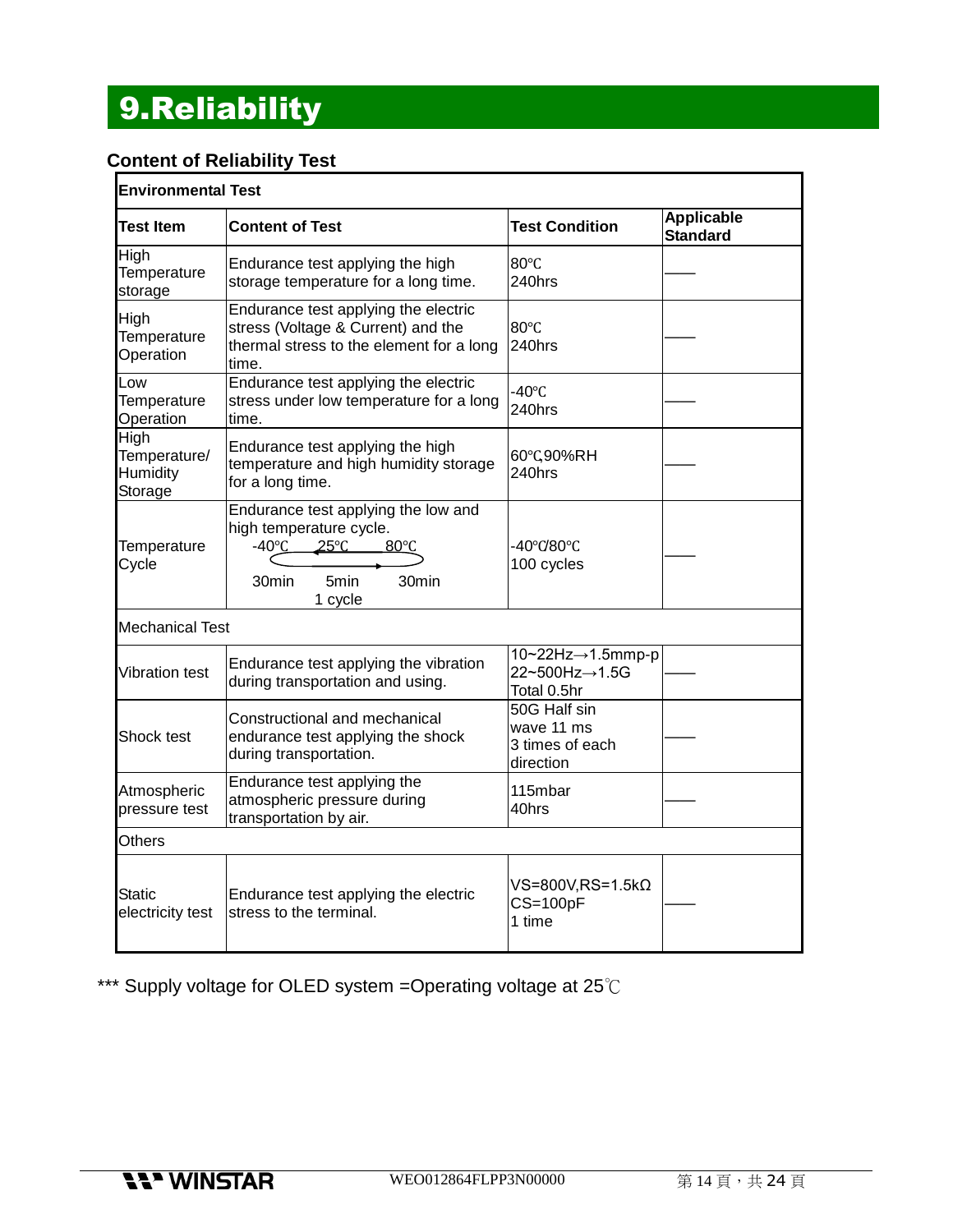#### **Test and measurement conditions**

- 1. All measurements shall not be started until the specimens attain to temperature stability. After the completion of the described reliability test, the samples were left at room temperature for 2 hrs prior to conducting the failure test at 23±5°C; 55±15% RH.
- 2. All-pixels-on is used as operation test pattern.
- 3. The degradation of Polarizer are ignored for High Temperature storage, High Temperature/ Humidity Storage, Temperature Cycle

#### **Evaluation criteria**

- 1. The function test is OK.
- 2. No observable defects.
- 3. Luminance: > 50% of initial value.
- 4. Current consumption: within  $\pm$  50% of initial value.

#### **APPENDIX:**

#### **RESIDUE IMAGE**

Because the pixels are lighted in different time, the luminance of active pixels may reduce or differ from inactive pixels. Therefore, the residue image will occur. To avoid the residue image, every pixel needs to be lighted up uniformly.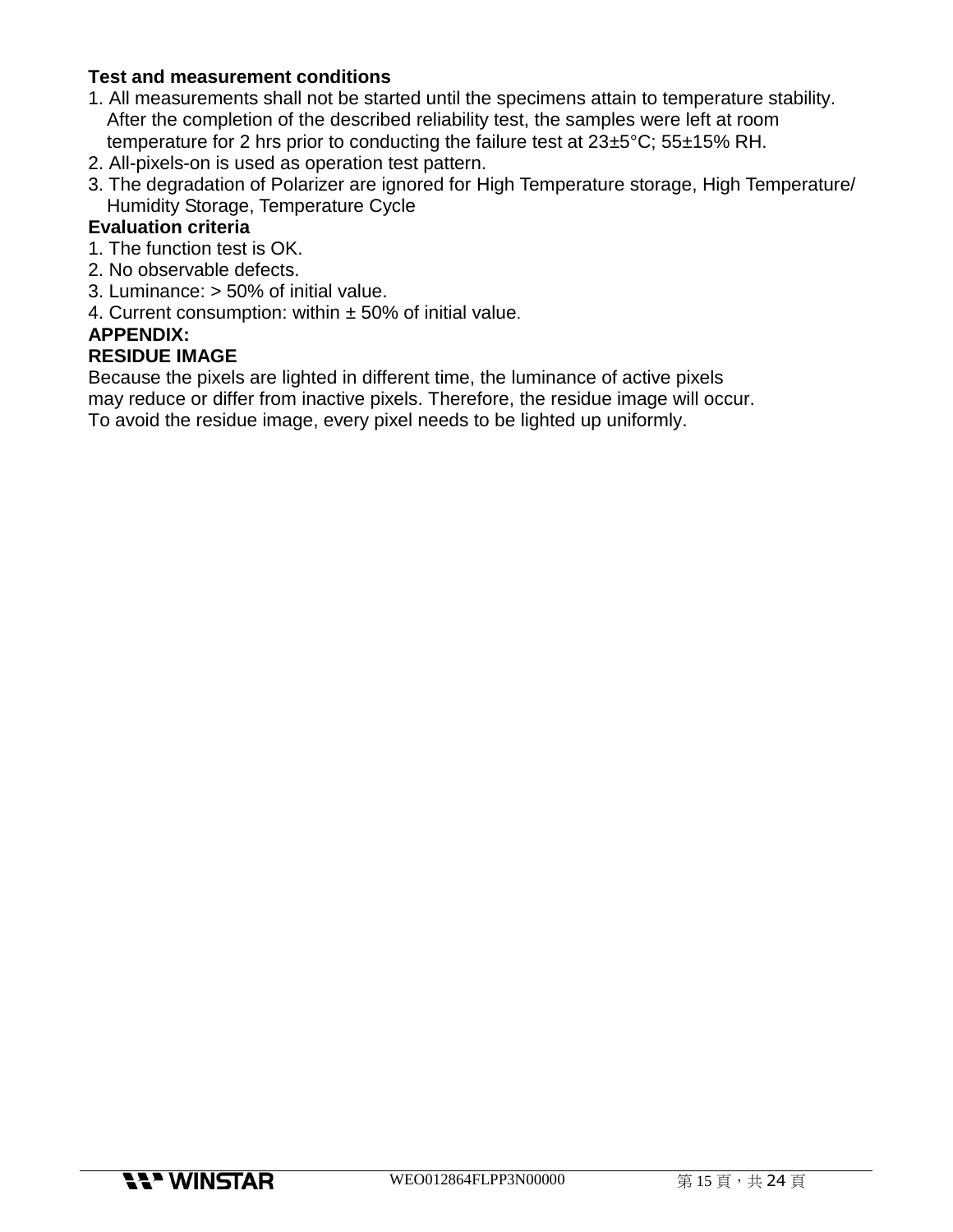# 10.Inspection specification

| <b>NO</b> | Item                                                                                        | Criterion                                                                                                                                                                                                                                                                                                                   |                                   |                                                   | <b>AQL</b>                                                                                                |                                                                             |     |
|-----------|---------------------------------------------------------------------------------------------|-----------------------------------------------------------------------------------------------------------------------------------------------------------------------------------------------------------------------------------------------------------------------------------------------------------------------------|-----------------------------------|---------------------------------------------------|-----------------------------------------------------------------------------------------------------------|-----------------------------------------------------------------------------|-----|
| 01        | Electrical<br>Testing                                                                       | 1.1 Missing vertical, horizontal segment, segment contrast<br>defect.<br>1.2 Missing character, dot or icon.<br>1.3 Display malfunction.<br>1.4 No function or no display.<br>1.5 Current consumption exceeds product specifications.<br>1.6 OLED viewing angle defect.<br>1.7 Mixed product types.<br>1.8 Contrast defect. |                                   |                                                   |                                                                                                           | 0.65                                                                        |     |
| 02        | <b>Black or</b><br>white<br>spots on<br><b>OLED</b><br>(display<br>only)                    | 2.1 White and black spots on display $\leq 0.25$ mm, no more than<br>three white or black spots present.<br>2.2 Densely spaced: No more than two spots or lines within<br>3mm.                                                                                                                                              |                                   |                                                   | 2.5                                                                                                       |                                                                             |     |
| 03        | <b>OLED</b><br>black<br>spots,<br>white<br>spots,<br>contamina<br>tion<br>(non-displ<br>ay) | 3.1 Round type: As<br>following drawing<br>$\Phi = (x + y)/2$                                                                                                                                                                                                                                                               |                                   |                                                   | <b>SIZE</b><br>$\Phi \leq 0.10$<br>0.10<<br>$\Phi \leq 0.20$<br>0.20 <<br>$\Phi \leq 0.25$<br>$0.25<\Phi$ | Acceptable Q<br><b>TY</b><br>Accept no<br>dense<br>$\overline{2}$<br>1<br>0 | 2.5 |
|           |                                                                                             | 3.2 Line type : (As following drawing)                                                                                                                                                                                                                                                                                      |                                   |                                                   |                                                                                                           |                                                                             |     |
|           |                                                                                             |                                                                                                                                                                                                                                                                                                                             | Length                            |                                                   | Width                                                                                                     | Acceptable Q TY                                                             |     |
|           |                                                                                             |                                                                                                                                                                                                                                                                                                                             | $L \le 3.0$<br>$L \le 2.5$<br>--- |                                                   | $W \le 0.02$<br>$0.02\!<\!W\!\leq\!0.03$<br>$0.03 < W \le 0.05$<br>0.05 < W                               | Accept no dense<br>$\overline{2}$<br>As round type                          | 2.5 |
| 04        | Polarizer                                                                                   | If bubbles are visible,<br>judge using black spot                                                                                                                                                                                                                                                                           |                                   |                                                   |                                                                                                           |                                                                             |     |
|           | bubbles                                                                                     |                                                                                                                                                                                                                                                                                                                             |                                   |                                                   | $Size \Phi$                                                                                               | Acceptable Q TY<br>Accept no dense                                          |     |
|           |                                                                                             | specifications, not easy                                                                                                                                                                                                                                                                                                    |                                   | $\Phi \leq 0.20$<br>3<br>$0.20 \le \Phi \le 0.50$ |                                                                                                           | 2.5                                                                         |     |
|           |                                                                                             | to find, must check in                                                                                                                                                                                                                                                                                                      |                                   |                                                   | $0.50 \le \Phi \le 1.00$                                                                                  | $\overline{2}$                                                              |     |
|           |                                                                                             | specify direction.                                                                                                                                                                                                                                                                                                          |                                   |                                                   | $1.00<\Phi$                                                                                               | 0                                                                           |     |
|           |                                                                                             |                                                                                                                                                                                                                                                                                                                             |                                   |                                                   | Total Q TY                                                                                                | $\mathfrak{S}$                                                              |     |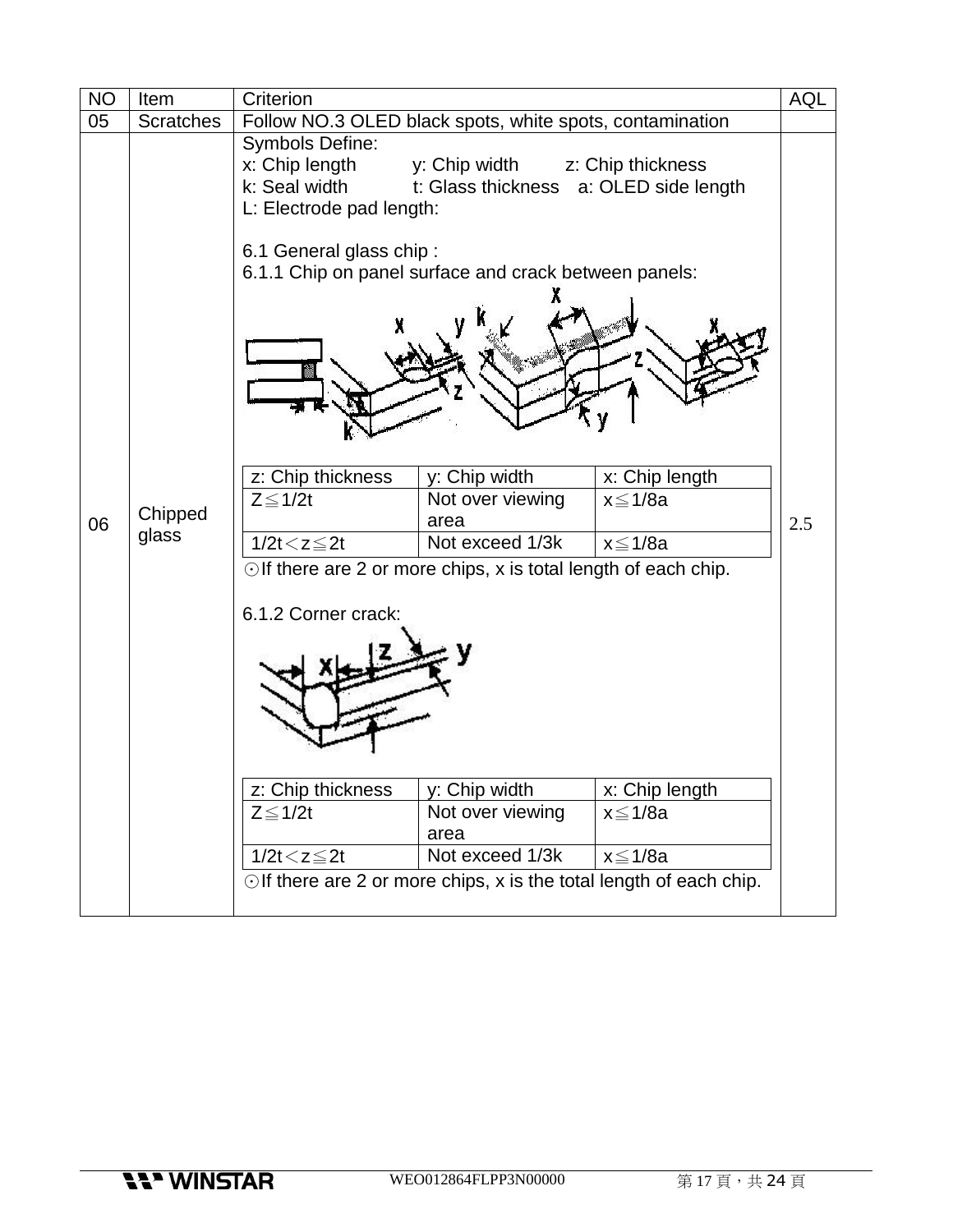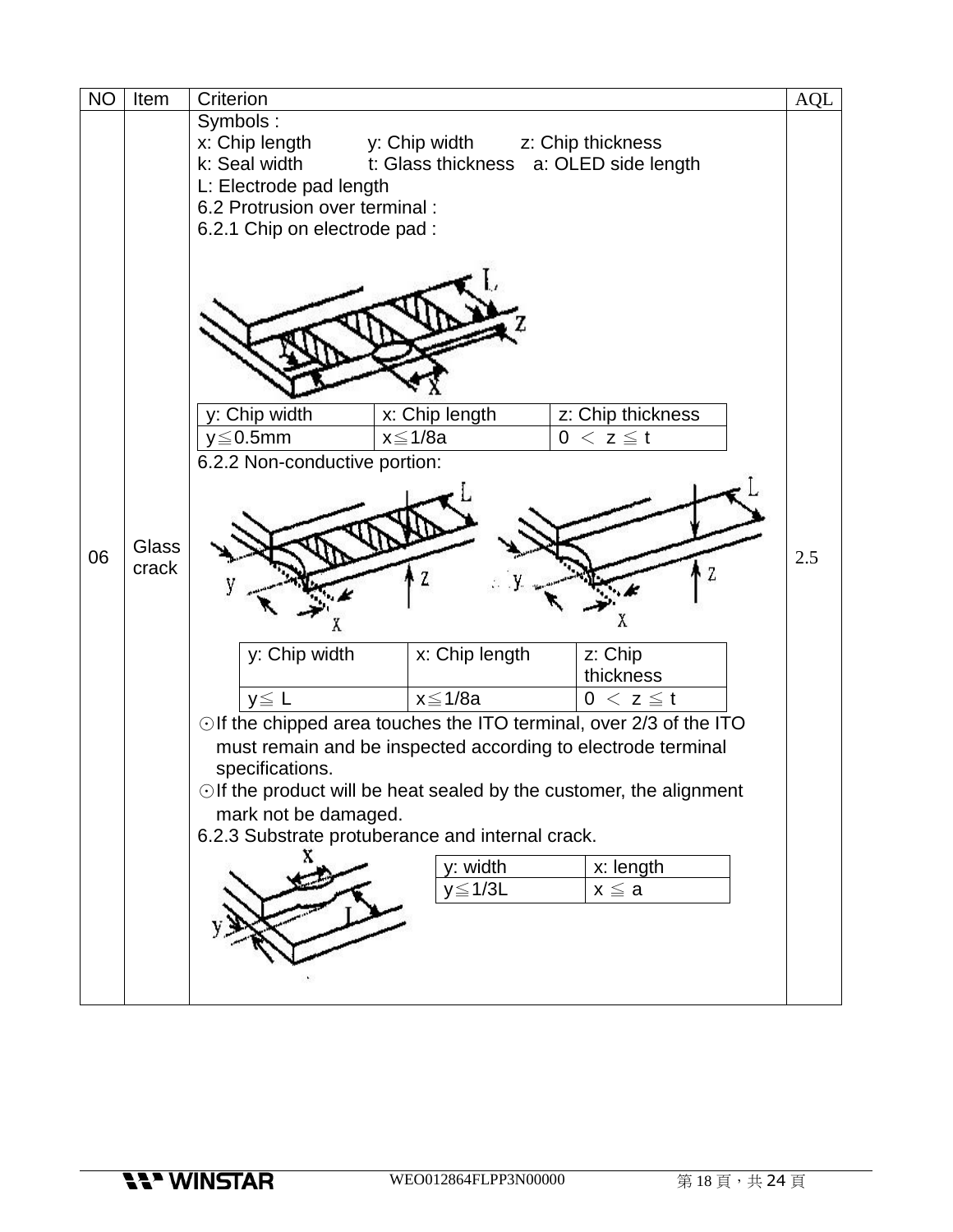| NO | Item                         | Criterion                                                                                                                                                                                                                                                                                                                                                                                                                                                                                                                                                                                                                                                                                                                                                                                                    | <b>AQL</b>                                              |
|----|------------------------------|--------------------------------------------------------------------------------------------------------------------------------------------------------------------------------------------------------------------------------------------------------------------------------------------------------------------------------------------------------------------------------------------------------------------------------------------------------------------------------------------------------------------------------------------------------------------------------------------------------------------------------------------------------------------------------------------------------------------------------------------------------------------------------------------------------------|---------------------------------------------------------|
| 07 | Cracked<br>glass             | The OLED with extensive crack is not acceptable.                                                                                                                                                                                                                                                                                                                                                                                                                                                                                                                                                                                                                                                                                                                                                             | 2.5                                                     |
| 08 | <b>Backlight</b><br>elements | 8.1 Illumination source flickers when lit.<br>8.2 Spots or scratched that appear when lit must be judged.<br>Using OLED spot, lines and contamination standards.<br>8.3 Backlight doesn't light or color wrong.                                                                                                                                                                                                                                                                                                                                                                                                                                                                                                                                                                                              | 0.65<br>2.5<br>0.65                                     |
| 09 | <b>Bezel</b>                 | 9.1 Bezel may not have rust, be deformed or have<br>fingerprints, stains or other contamination.<br>9.2 Bezel must comply with job specifications.                                                                                                                                                                                                                                                                                                                                                                                                                                                                                                                                                                                                                                                           | 2.5<br>0.65                                             |
| 10 | PCB、COB                      | 10.1 COB seal may not have pinholes larger than 0.2mm or<br>contamination.<br>10.2 COB seal surface may not have pinholes through to the<br>IC.<br>10.3 The height of the COB should not exceed the height<br>indicated in the assembly diagram.<br>10.4 There may not be more than 2mm of sealant outside the<br>seal area on the PCB. And there should be no more than<br>three places.<br>10.5 No oxidation or contamination PCB terminals.<br>10.6 Parts on PCB must be the same as on the production<br>characteristic chart. There should be no wrong parts,<br>missing parts or excess parts.<br>10.7 The jumper on the PCB should conform to the product<br>characteristic chart.<br>10.8 If solder gets on bezel tab pads, OLED pad, zebra pad<br>or screw hold pad, make sure it is smoothed down. | 2.5<br>2.5<br>0.65<br>2.5<br>2.5<br>0.65<br>0.65<br>2.5 |
| 11 | Soldering                    | 11.1 No un-melted solder paste may be present on the PCB.<br>11.2 No cold solder joints, missing solder connections,<br>oxidation or icicle.<br>11.3 No residue or solder balls on PCB.<br>11.4 No short circuits in components on PCB.                                                                                                                                                                                                                                                                                                                                                                                                                                                                                                                                                                      | 2.5<br>2.5<br>2.5<br>0.65                               |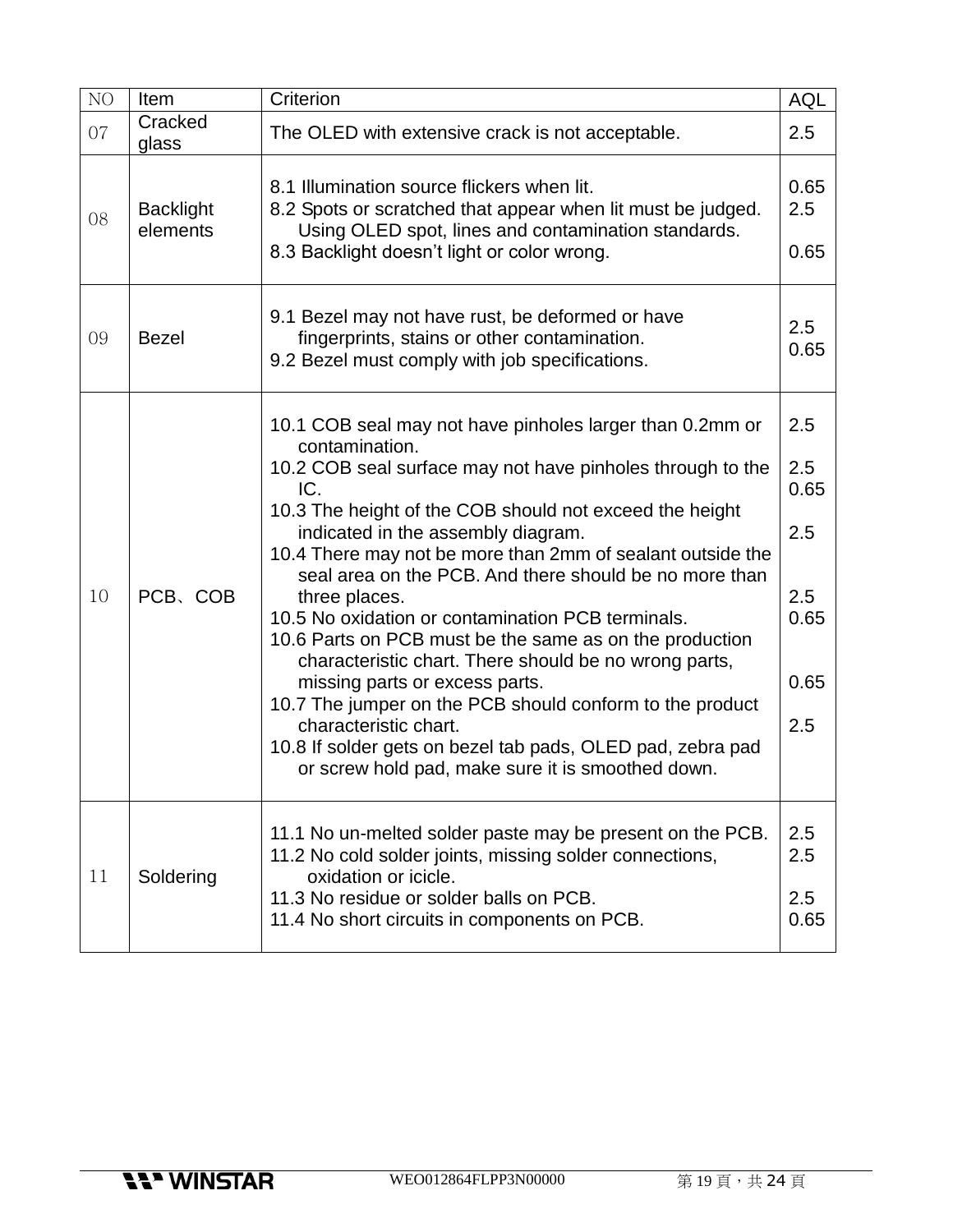| 2.5<br>12.1 No oxidation, contamination, curves or, bends on<br>interface Pin (OLB) of TCP.<br>12.2 No cracks on interface pin (OLB) of TCP.<br>0.65<br>12.3 No contamination, solder residue or solder balls on<br>2.5<br>2.5<br>product.<br>2.5<br>12.4 The IC on the TCP may not be damaged, circuits.<br>12.5 The uppermost edge of the protective strip on the<br>interface pin must be present or look as if it cause the<br>2.5<br>General<br>interface pin to sever.<br>12<br>2.5<br>12.6 The residual rosin or tin oil of soldering (component or<br>appearance<br>0.65<br>chip component) is not burned into brown or black color.<br>12.7 Sealant on top of the ITO circuit has not hardened.<br>0.65 | <b>NO</b> | <b>Item</b> | Criterion                                             | AQL  |
|------------------------------------------------------------------------------------------------------------------------------------------------------------------------------------------------------------------------------------------------------------------------------------------------------------------------------------------------------------------------------------------------------------------------------------------------------------------------------------------------------------------------------------------------------------------------------------------------------------------------------------------------------------------------------------------------------------------|-----------|-------------|-------------------------------------------------------|------|
| 12.9 OLED pin loose or missing pins.<br>12.10 Product packaging must the same as specified on<br>0.65<br>packaging specification sheet.<br>12.11 Product dimension and structure must conform to<br>product specification sheet.                                                                                                                                                                                                                                                                                                                                                                                                                                                                                 |           |             | 12.8 Pin type must match type in specification sheet. | 0.65 |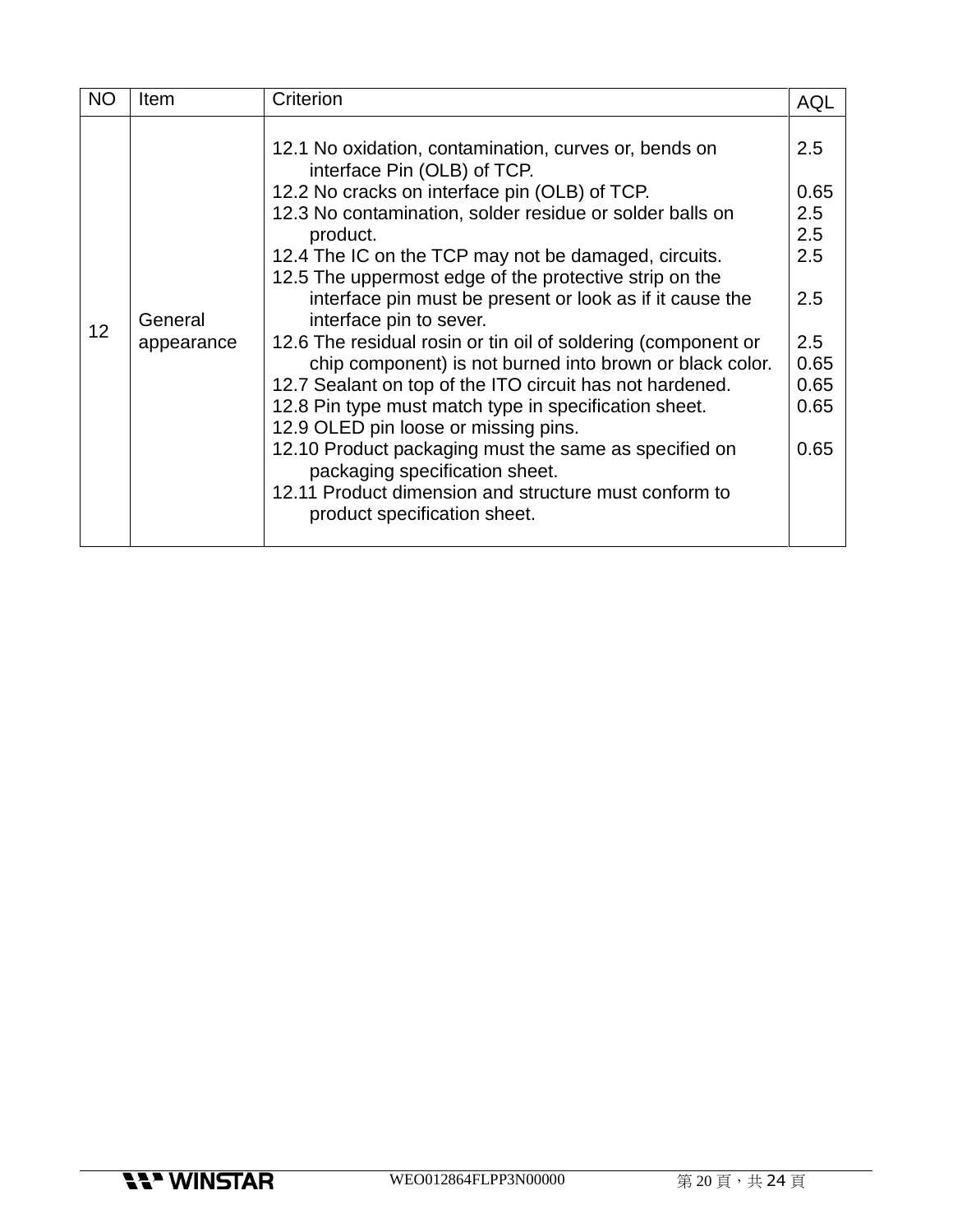| <b>Check Item</b>                                               | <b>Classification</b> | <b>Criteria</b>                                    |
|-----------------------------------------------------------------|-----------------------|----------------------------------------------------|
| No Display                                                      | Major                 |                                                    |
| <b>Missing Line</b>                                             | Major                 |                                                    |
| <b>Pixel Short</b>                                              | Major                 |                                                    |
| <b>Darker Short</b>                                             | Major                 |                                                    |
| <b>Wrong Display</b>                                            | Major                 |                                                    |
| Un-uniform<br>$B/A \times 100\% < 70\%$<br>A/C x $100\% < 70\%$ | Major                 | Normal<br>A<br>Dark Pixel<br>B<br>c<br>Light Pixel |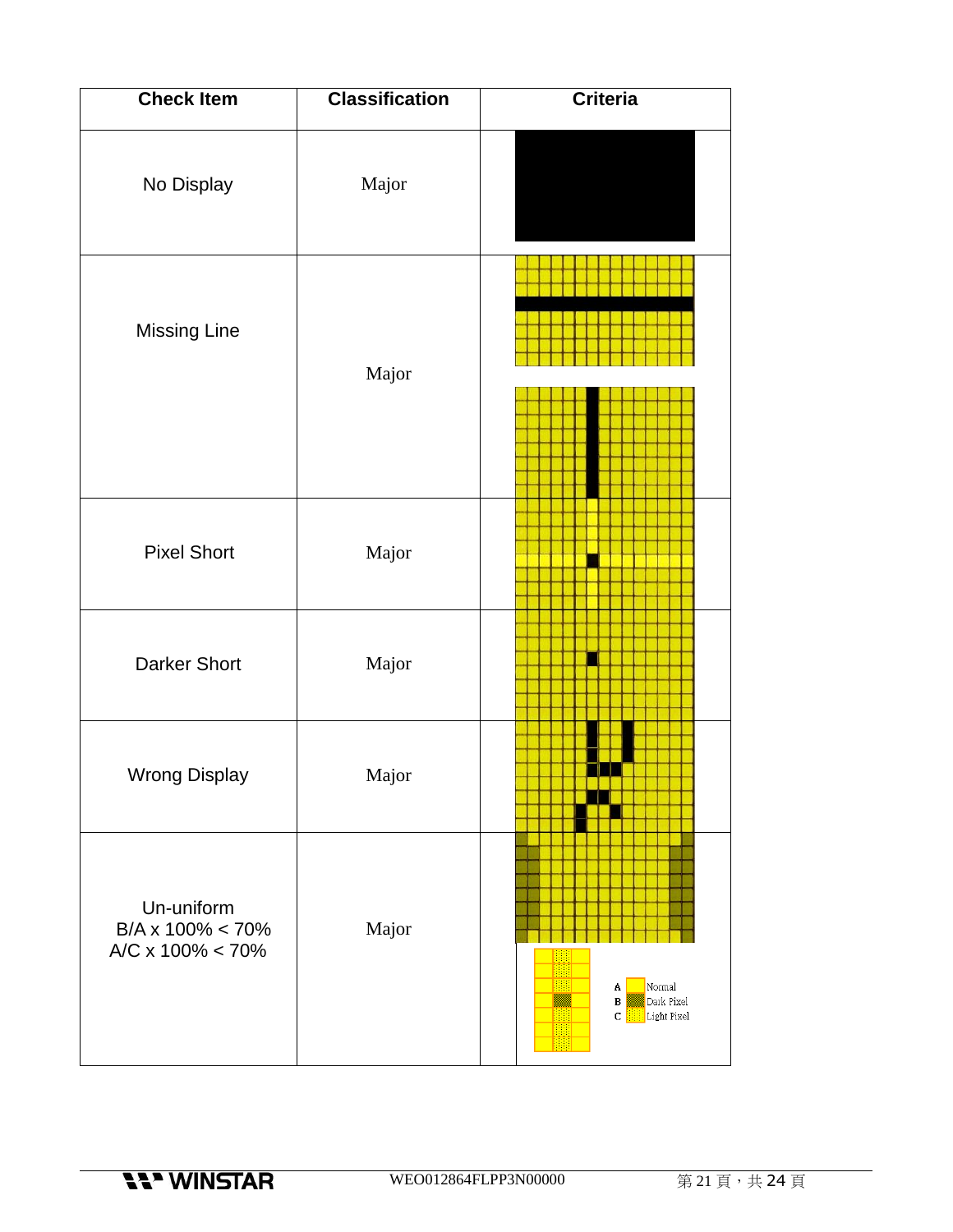### 11.Precautions in use of OLED Modules

### Modules

- (1)Avoid applying excessive shocks to module or making any alterations or modifications to it.
- (2)Don't make extra holes on the printed circuit board, modify its shape or change the components of OLED display module.
- (3)Don't disassemble the OLED display module.
- (4)Don't operate it above the absolute maximum rating.
- (5)Don't drop, bend or twist OLED display module.
- (6)Soldering: only to the I/O terminals.
- (7)Storage: please storage in anti-static electricity container and clean environment.
- (8)It's pretty common to use "Screen Saver" to extend the lifetime and Don't use fix information for long time in real application.
- (9)Don't use fixed information in OLED panel for long time, that will extend "screen burn" effect time..
- (10)Winstar has the right to change the passive components, including R2and R3 adjust resistors. (Resistors, capacitors and other passive components will have different appearance and color caused by the different supplier.)
- (11)Winstar have the right to change the PCB Rev. (In order to satisfy the supplying stability, management optimization and the best product performance...etc, under the premise of not affecting the electrical characteristics and external dimensions, Winstar have the right to modify the version.)
- 11.1. Handling Precautions
- (1) Since the display panel is being made of glass, do not apply mechanical impacts such us dropping from a high position.
- (2) If the display panel is broken by some accident and the internal organic substance leaks out, be careful not to inhale nor lick the organic substance.
- (3) If pressure is applied to the display surface or its neighborhood of the OLED display module, the cell structure may be damaged and be careful not to apply pressure to these sections.
- (4) The polarizer covering the surface of the OLED display module is soft and easily scratched. Please be careful when handling the OLED display module.
- (5) When the surface of the polarizer of the OLED display module has soil, clean the surface. It takes advantage of by using following adhesion tape.
	- \* Scotch Mending Tape No. 810 or an equivalent
	- Never try to breathe upon the soiled surface nor wipe the surface using cloth containing solvent
	- such as ethyl alcohol, since the surface of the polarizer will become cloudy.
	- Also, pay attention that the following liquid and solvent may spoil the polarizer:
	- \* Water
	- \* Ketone
	- \* Aromatic Solvents
- (6) Hold OLED display module very carefully when placing OLED display module into the System housing. Do not apply excessive stress or pressure to OLED display module. And, do not over bend the film with electrode pattern layouts.

These stresses will influence the display performance. Also, secure sufficient rigidity for the outer cases.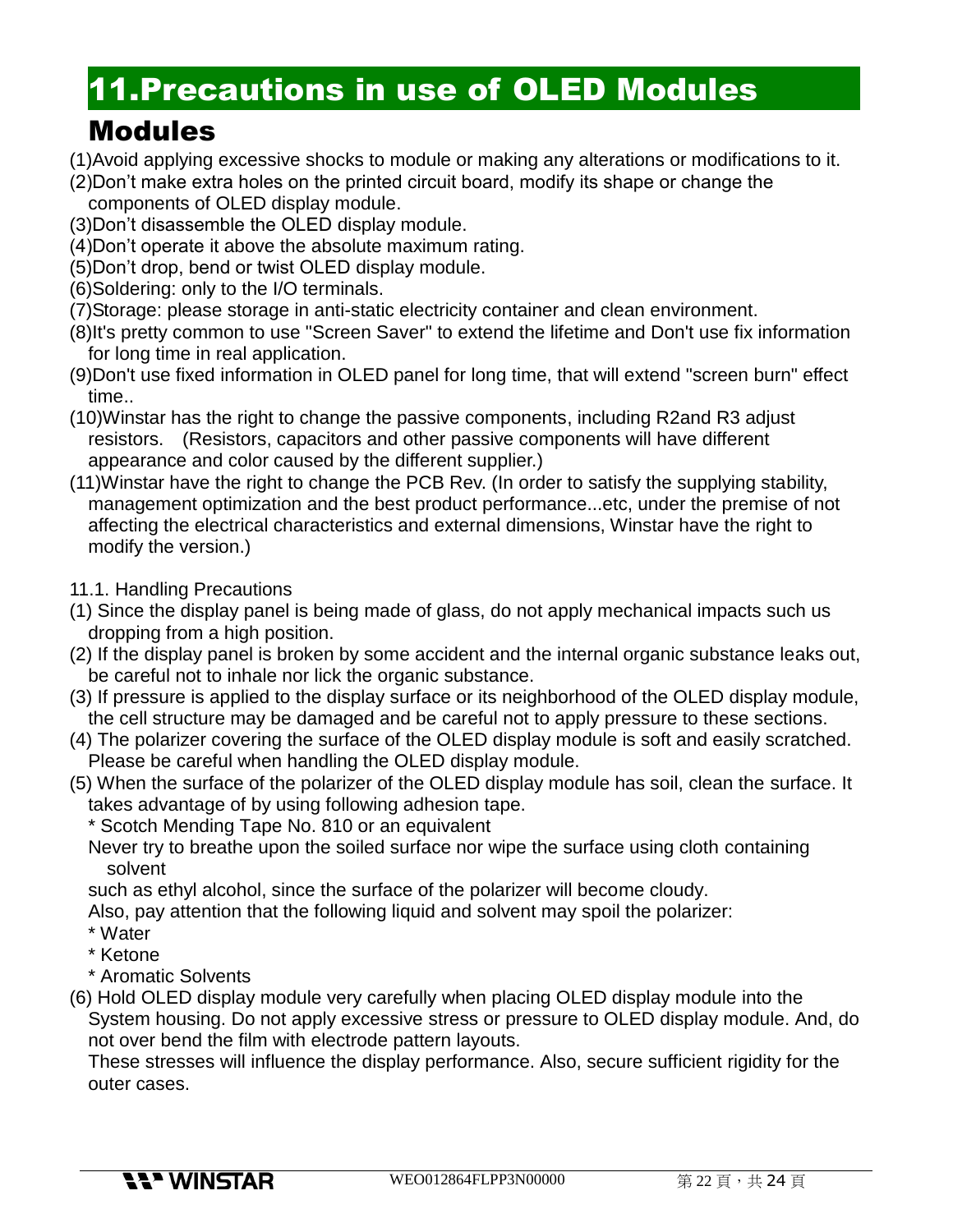

(7) Do not apply stress to the LSI chips and the surrounding molded sections.

(8) Do not disassemble nor modify the OLED display module.

(9) Do not apply input signals while the logic power is off.

(10) Pay sufficient attention to the working environments when handing OLED display modules to prevent occurrence of element breakage accidents by static electricity.

- \* Be sure to make human body grounding when handling OLED display modules.
- \* Be sure to ground tools to use or assembly such as soldering irons.
- \* To suppress generation of static electricity, avoid carrying out assembly work under dry environments.

\* Protective film is being applied to the surface of the display panel of the OLED display module. Be careful since static electricity may be generated when exfoliating the protective film.

(11) Protection film is being applied to the surface of the display panel and removes the protection film before assembling it. At this time, if the OLED display module has been stored for a long period of time, residue adhesive material of the protection film may remain on the surface of the display panel after removed of the film. In such case, remove the residue material by the method introduced in the above Section 5.

(12) If electric current is applied when the OLED display module is being dewed or when it is placed under high humidity environments, the electrodes may be corroded and be careful to avoid the above.

#### **11.2. Storage Precautions**

(1) When storing OLED display modules, put them in static electricity preventive bags avoiding exposure to direct sun light nor to lights of fluorescent lamps. and, also, avoiding high temperature and high humidity environment or low temperature (less than 0°C) environments.

(We recommend you to store these modules in the packaged state when they were shipped from Winstar Technology Inc.

At that time, be careful not to let water drops adhere to the packages or bags nor let dewing occur with them.

(2) If electric current is applied when water drops are adhering to the surface of the OLED display module, when the OLED display module is being dewed or when it is placed under high humidity environments, the electrodes may be corroded and be careful about the above.

#### **11.3. Designing Precautions**

(1) The absolute maximum ratings are the ratings which cannot be exceeded for OLED display module, and if these values are exceeded, panel damage may be happen.

(2) To prevent occurrence of malfunctioning by noise, pay attention to satisfy the VIL and VIH specifications and, at the same time, to make the signal line cable as short as possible.

(3) We recommend you to install excess current preventive unit (fuses, etc.) to the power circuit (VDD). (Recommend value: 0.5A)

(4) Pay sufficient attention to avoid occurrence of mutual noise interference with the neighboring devices.

(5) As for EMI, take necessary measures on the equipment side basically.